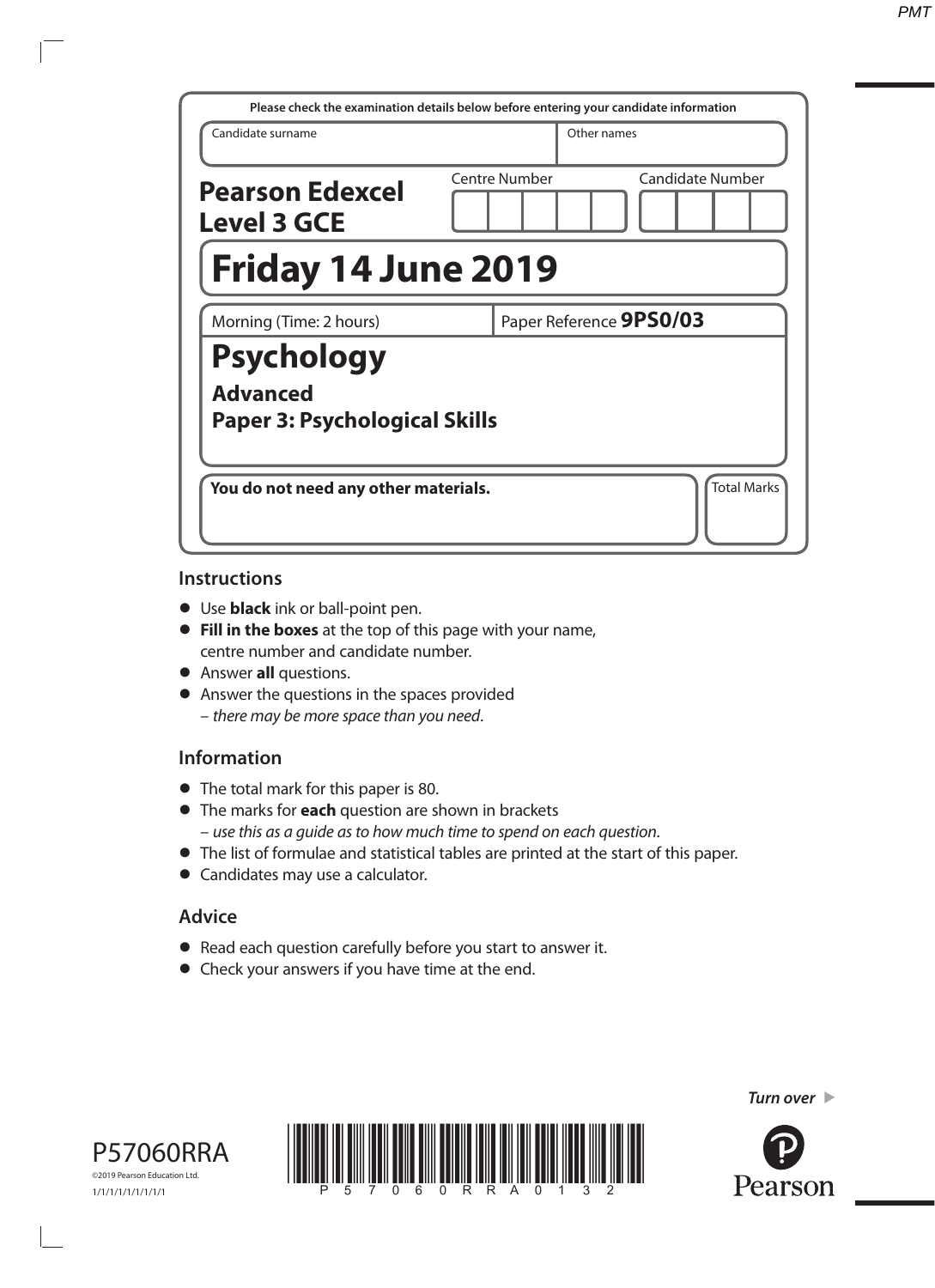**DOMONWRITE MAN ISANCE** 

**Designation** of the control

**DO NOTWART METRICAREA** 

**DONOTWRITEINGERM** 

**POATORWARE INSTRUMENT** 

**DO NOT WRITENNITS AREA** 

## **FORMULAE AND STATISTICAL TABLES**

**Standard deviation (sample estimate)**

$$
\sqrt{\left(\frac{\sum (x-\bar{x})^2}{n-1}\right)}
$$

### **Spearman's rank correlation coefficient**

$$
1 - \frac{6\sum d^2}{n(n^2-1)}
$$

### **Critical values for Spearman's rank**

|    |       | Level of significance for a one-tailed test |       |       |        |
|----|-------|---------------------------------------------|-------|-------|--------|
|    | 0.05  | 0.025                                       | 0.01  | 0.005 | 0.0025 |
|    |       | Level of significance for a two-tailed test |       |       |        |
| N  | 0.10  | 0.05                                        | 0.025 | 0.01  | 0.005  |
| 5  | 0.900 | 1.000                                       | 1.000 | 1.000 | 1.000  |
| 6  | 0.829 | 0.886                                       | 0.943 | 1.000 | 1.000  |
| 7  | 0.714 | 0.786                                       | 0.893 | 0.929 | 0.964  |
| 8  | 0.643 | 0.738                                       | 0.833 | 0.881 | 0.905  |
| 9  | 0.600 | 0.700                                       | 0.783 | 0.833 | 0.867  |
| 10 | 0.564 | 0.648                                       | 0.745 | 0.794 | 0.830  |
| 11 | 0.536 | 0.618                                       | 0.709 | 0.755 | 0.800  |
| 12 | 0.503 | 0.587                                       | 0.678 | 0.727 | 0.769  |
| 13 | 0.484 | 0.560                                       | 0.648 | 0.703 | 0.747  |
| 14 | 0.464 | 0.538                                       | 0.626 | 0.679 | 0.723  |
| 15 | 0.446 | 0.521                                       | 0.604 | 0.654 | 0.700  |
| 16 | 0.429 | 0.503                                       | 0.582 | 0.635 | 0.679  |
| 17 | 0.414 | 0.485                                       | 0.566 | 0.615 | 0.662  |
| 18 | 0.401 | 0.472                                       | 0.550 | 0.600 | 0.643  |
| 19 | 0.391 | 0.460                                       | 0.535 | 0.584 | 0.628  |
| 20 | 0.380 | 0.447                                       | 0.520 | 0.570 | 0.612  |
| 21 | 0.370 | 0.435                                       | 0.508 | 0.556 | 0.599  |
| 22 | 0.361 | 0.425                                       | 0.496 | 0.544 | 0.586  |
| 23 | 0.353 | 0.415                                       | 0.486 | 0.532 | 0.573  |
| 24 | 0.344 | 0.406                                       | 0.476 | 0.521 | 0.562  |
| 25 | 0.337 | 0.398                                       | 0.466 | 0.511 | 0.551  |
| 26 | 0.331 | 0.390                                       | 0.457 | 0.501 | 0.541  |
| 27 | 0.324 | 0.382                                       | 0.448 | 0.491 | 0.531  |
| 28 | 0.317 | 0.375                                       | 0.440 | 0.483 | 0.522  |
| 29 | 0.312 | 0.368                                       | 0.433 | 0.475 | 0.513  |
| 30 | 0.306 | 0.362                                       | 0.425 | 0.467 | 0.504  |

**The calculated value must be equal to or exceed the critical value in this table for significance to be shown.**

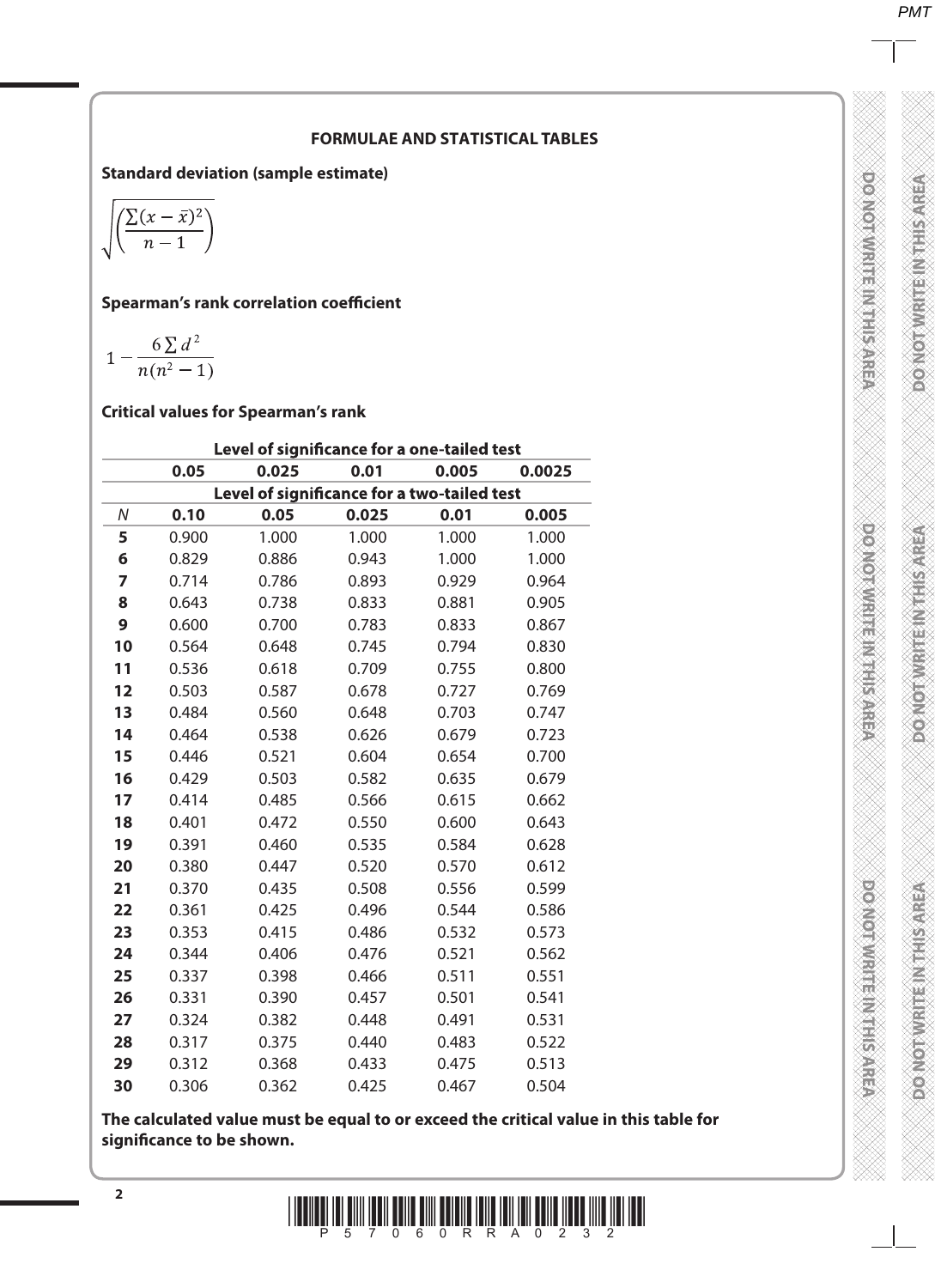**Chi-squared distribution formula**

$$
X^2 = \sum \frac{(O-E)^2}{E} \qquad df = (r-1)(c-1)
$$

**Critical values for chi-squared distribution**

|                         | Level of significance for a one-tailed test |       |                                             |       |        |        |  |  |  |  |  |  |  |
|-------------------------|---------------------------------------------|-------|---------------------------------------------|-------|--------|--------|--|--|--|--|--|--|--|
|                         | 0.10                                        | 0.05  | 0.025                                       | 0.01  | 0.005  | 0.0005 |  |  |  |  |  |  |  |
|                         |                                             |       | Level of significance for a two-tailed test |       |        |        |  |  |  |  |  |  |  |
| df                      | 0.20                                        | 0.10  | 0.05                                        | 0.025 | 0.01   | 0.001  |  |  |  |  |  |  |  |
| 1                       | 1.64                                        | 2.71  | 3.84                                        | 5.02  | 6.64   | 10.83  |  |  |  |  |  |  |  |
| $\overline{\mathbf{2}}$ | 3.22                                        | 4.61  | 5.99                                        | 7.38  | 9.21   | 13.82  |  |  |  |  |  |  |  |
| 3                       | 4.64                                        | 6.25  | 7.82                                        | 9.35  | 11.35  | 16.27  |  |  |  |  |  |  |  |
| 4                       | 5.99                                        | 7.78  | 9.49                                        | 11.14 | 13.28  | 18.47  |  |  |  |  |  |  |  |
| 5                       | 7.29                                        | 9.24  | 11.07                                       | 12.83 | 15.09  | 20.52  |  |  |  |  |  |  |  |
| 6                       | 8.56                                        | 10.65 | 12.59                                       | 14.45 | 16.81  | 22.46  |  |  |  |  |  |  |  |
| 7                       | 9.80                                        | 12.02 | 14.07                                       | 16.01 | 18.48  | 24.32  |  |  |  |  |  |  |  |
| 8                       | 11.03                                       | 13.36 | 15.51                                       | 17.54 | 20.09  | 26.12  |  |  |  |  |  |  |  |
| 9                       | 12.24                                       | 14.68 | 16.92                                       | 19.02 | 21.67  | 27.88  |  |  |  |  |  |  |  |
| 10                      | 13.44                                       | 15.99 | 18.31                                       | 20.48 | 23.21  | 29.59  |  |  |  |  |  |  |  |
| 11                      | 14.63                                       | 17.28 | 19.68                                       | 21.92 | 24.73  | 31.26  |  |  |  |  |  |  |  |
| 12                      | 15.81                                       | 18.55 | 21.03                                       | 23.34 | 26.22  | 32.91  |  |  |  |  |  |  |  |
| 13                      | 16.99                                       | 19.81 | 22.36                                       | 24.74 | 27.69  | 34.53  |  |  |  |  |  |  |  |
| 14                      | 18.15                                       | 21.06 | 23.69                                       | 26.12 | 29.14  | 36.12  |  |  |  |  |  |  |  |
| 15                      | 19.31                                       | 22.31 | 25.00                                       | 27.49 | 30.58  | 37.70  |  |  |  |  |  |  |  |
| 16                      | 20.47                                       | 23.54 | 26.30                                       | 28.85 | 32.00  | 39.25  |  |  |  |  |  |  |  |
| 17                      | 21.62                                       | 24.77 | 27.59                                       | 30.19 | 33.41  | 40.79  |  |  |  |  |  |  |  |
| 18                      | 22.76                                       | 25.99 | 28.87                                       | 31.53 | 34.81  | 42.31  |  |  |  |  |  |  |  |
| 19                      | 23.90                                       | 27.20 | 30.14                                       | 32.85 | 36.19  | 43.82  |  |  |  |  |  |  |  |
| 20                      | 25.04                                       | 28.41 | 31.41                                       | 34.17 | 37.57  | 45.32  |  |  |  |  |  |  |  |
| 21                      | 26.17                                       | 29.62 | 32.67                                       | 35.48 | 38.93  | 46.80  |  |  |  |  |  |  |  |
| 22                      | 27.30                                       | 30.81 | 33.92                                       | 36.78 | 40.29  | 48.27  |  |  |  |  |  |  |  |
| 23                      | 28.43                                       | 32.01 | 35.17                                       | 38.08 | 41.64  | 49.73  |  |  |  |  |  |  |  |
| 24                      | 29.55                                       | 33.20 | 36.42                                       | 39.36 | 42.98  | 51.18  |  |  |  |  |  |  |  |
| 25                      | 30.68                                       | 34.38 | 37.65                                       | 40.65 | 44.31  | 52.62  |  |  |  |  |  |  |  |
| 26                      | 31.80                                       | 35.56 | 38.89                                       | 41.92 | 45.64  | 54.05  |  |  |  |  |  |  |  |
| 27                      | 32.91                                       | 36.74 | 40.11                                       | 43.20 | 46.96  | 55.48  |  |  |  |  |  |  |  |
| 28                      | 34.03                                       | 37.92 | 41.34                                       | 44.46 | 48.28  | 56.89  |  |  |  |  |  |  |  |
| 29                      | 35.14                                       | 39.09 | 42.56                                       | 45.72 | 49.59  | 58.30  |  |  |  |  |  |  |  |
| 30                      | 36.25                                       | 40.26 | 43.77                                       | 46.98 | 50.89  | 59.70  |  |  |  |  |  |  |  |
| 40                      | 47.27                                       | 51.81 | 55.76                                       | 59.34 | 63.69  | 73.40  |  |  |  |  |  |  |  |
| 50                      | 58.16                                       | 63.17 | 67.51                                       | 71.42 | 76.15  | 86.66  |  |  |  |  |  |  |  |
| 60                      | 68.97                                       | 74.40 | 79.08                                       | 83.30 | 88.38  | 99.61  |  |  |  |  |  |  |  |
| 70                      | 79.72                                       | 85.53 | 90.53                                       | 95.02 | 100.43 | 112.32 |  |  |  |  |  |  |  |

**The calculated value must be equal to or exceed the critical value in this table for significance to be shown.**



**VERMER WARRINGTON OG** 

**DOMOTOWERENTHE SARES** 

**DOMOTIVE ENGINEER**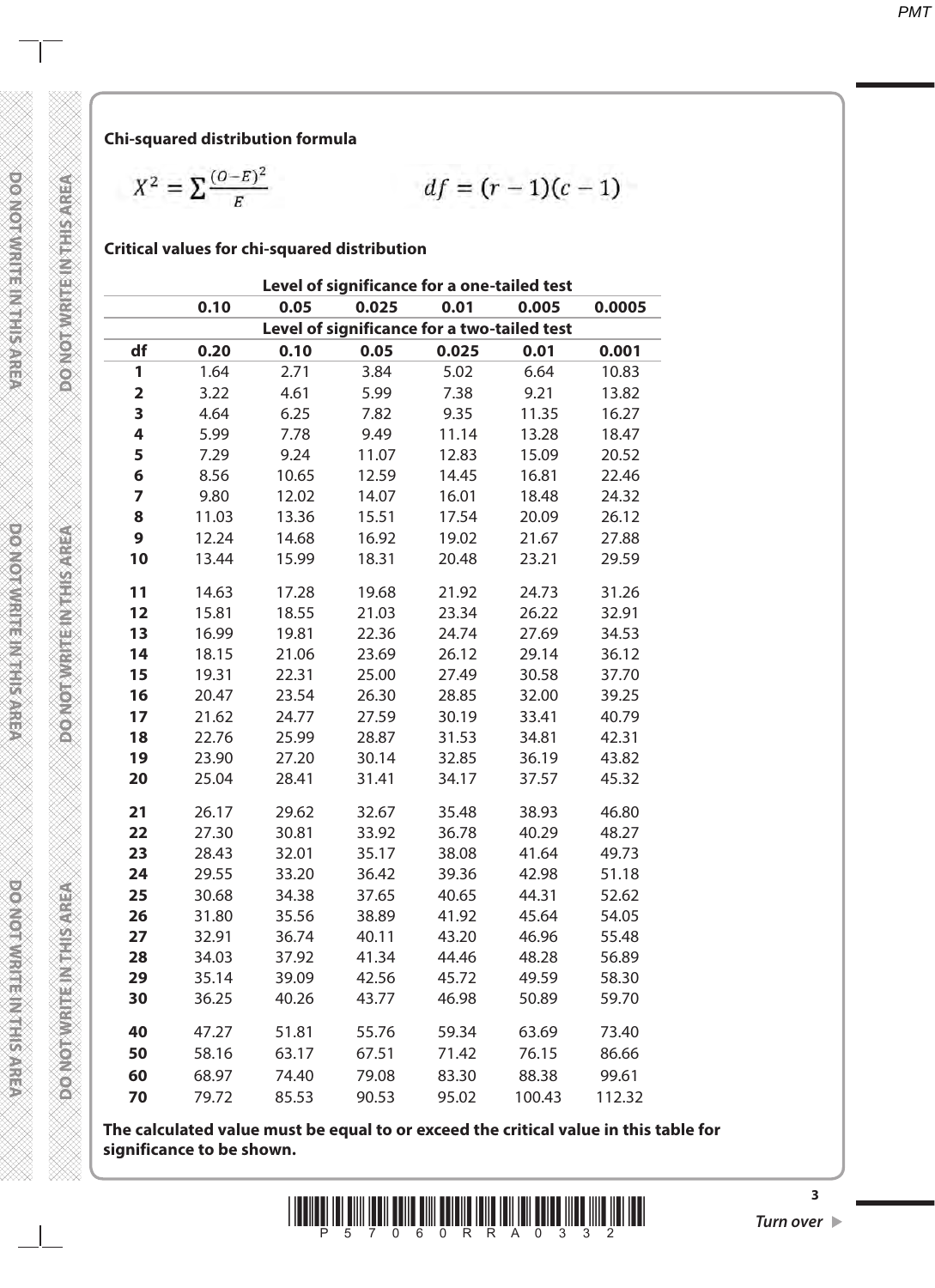| <b>Mann-Whitney U test formulae</b>                      |    |    |                |    |    |    |    |             |    |    |     |     |     |     |     |     |
|----------------------------------------------------------|----|----|----------------|----|----|----|----|-------------|----|----|-----|-----|-----|-----|-----|-----|
| $U_a = n_a n_b + \frac{n_a(n_a+1)}{2} - \sum R_a$        |    |    |                |    |    |    |    |             |    |    |     |     |     |     |     |     |
| $U_b = n_a n_b + \frac{n_b(n_b+1)}{2} - \sum R_b$        |    |    |                |    |    |    |    |             |    |    |     |     |     |     |     |     |
| (U is the smaller of $U_{\text{a}}$ and $U_{\text{b}}$ ) |    |    |                |    |    |    |    |             |    |    |     |     |     |     |     |     |
| <b>Critical values for the Mann-Whitney U test</b>       |    |    |                |    |    |    |    |             |    |    |     |     |     |     |     |     |
|                                                          |    |    |                |    |    |    |    | $N_{\rm b}$ |    |    |     |     |     |     |     |     |
|                                                          | 5  | 6  | $\overline{7}$ | 8  | 9  | 10 | 11 | 12          | 13 | 14 | 15  | 16  | 17  | 18  | 19  | 20  |
| $N_{\rm a}$                                              |    |    |                |    |    |    |    |             |    |    |     |     |     |     |     |     |
| $p \le 0.05$ (one-tailed), $p \le 0.10$ (two-tailed)     |    |    |                |    |    |    |    |             |    |    |     |     |     |     |     |     |
| 5                                                        | 4  | 5  | 6              | 8  | 9  | 11 | 12 | 13          | 15 | 16 | 18  | 19  | 20  | 22  | 23  | 25  |
| 6                                                        | 5  | 7  | 8              | 10 | 12 | 14 | 16 | 17          | 19 | 21 | 23  | 25  | 26  | 28  | 30  | 32  |
| $\overline{7}$                                           | 6  | 8  | 11             | 13 | 15 | 17 | 19 | 21          | 24 | 26 | 28  | 30  | 33  | 35  | 37  | 39  |
| 8                                                        | 8  | 10 | 13             | 15 | 18 | 20 | 23 | 26          | 28 | 31 | 33  | 36  | 39  | 41  | 44  | 47  |
| 9                                                        | 9  | 12 | 15             | 18 | 21 | 24 | 27 | 30          | 33 | 36 | 39  | 42  | 45  | 48  | 51  | 54  |
| 10                                                       | 11 | 14 | 17             | 20 | 24 | 27 | 31 | 34          | 37 | 41 | 44  | 48  | 51  | 55  | 58  | 62  |
| 11                                                       | 12 | 16 | 19             | 23 | 27 | 31 | 34 | 38          | 42 | 46 | 50  | 54  | 57  | 61  | 65  | 69  |
| 12                                                       | 13 | 17 | 21             | 26 | 30 | 34 | 38 | 42          | 47 | 51 | 55  | 60  | 64  | 68  | 72  | 77  |
| 13                                                       | 15 | 19 | 24             | 28 | 33 | 37 | 42 | 47          | 51 | 56 | 61  | 65  | 70  | 75  | 80  | 84  |
| 14                                                       | 16 | 21 | 26             | 31 | 36 | 41 | 46 | 51          | 56 | 61 | 66  | 71  | 77  | 82  | 87  | 92  |
| 15                                                       | 18 | 23 | 28             | 33 | 39 | 44 | 50 | 55          | 61 | 66 | 72  | 77  | 83  | 88  | 94  | 100 |
| 16                                                       | 19 | 25 | 30             | 36 | 42 | 48 | 54 | 60          | 65 | 71 | 77  | 83  | 89  | 95  | 101 | 107 |
| 17                                                       | 20 | 26 | 33             | 39 | 45 | 51 | 57 | 64          | 70 | 77 | 83  | 89  | 96  | 102 | 109 | 115 |
| 18                                                       | 22 | 28 | 35             | 41 | 48 | 55 | 61 | 68          | 75 | 82 | 88  | 95  | 102 | 109 | 116 | 123 |
| 19                                                       | 23 | 30 | 37             | 44 | 51 | 58 | 65 | 72          | 80 | 87 | 94  | 101 | 109 | 116 | 123 | 130 |
| 20                                                       | 25 | 32 | 39             | 47 | 54 | 62 | 69 | 77          | 84 | 92 | 100 | 107 | 115 | 123 | 130 | 138 |

DONOTWRITE IN THIS AREA

DOONOTWRITEINTHISAREA

**DOMOTWRITE IN THIS AREA** 

**DOWORWEITEINTHISAREA** 

**PONOTWRITE INTHIS AREA** 

DONOT WRITEINTHS AREA

\*P57060RRA0432\* **<sup>4</sup>**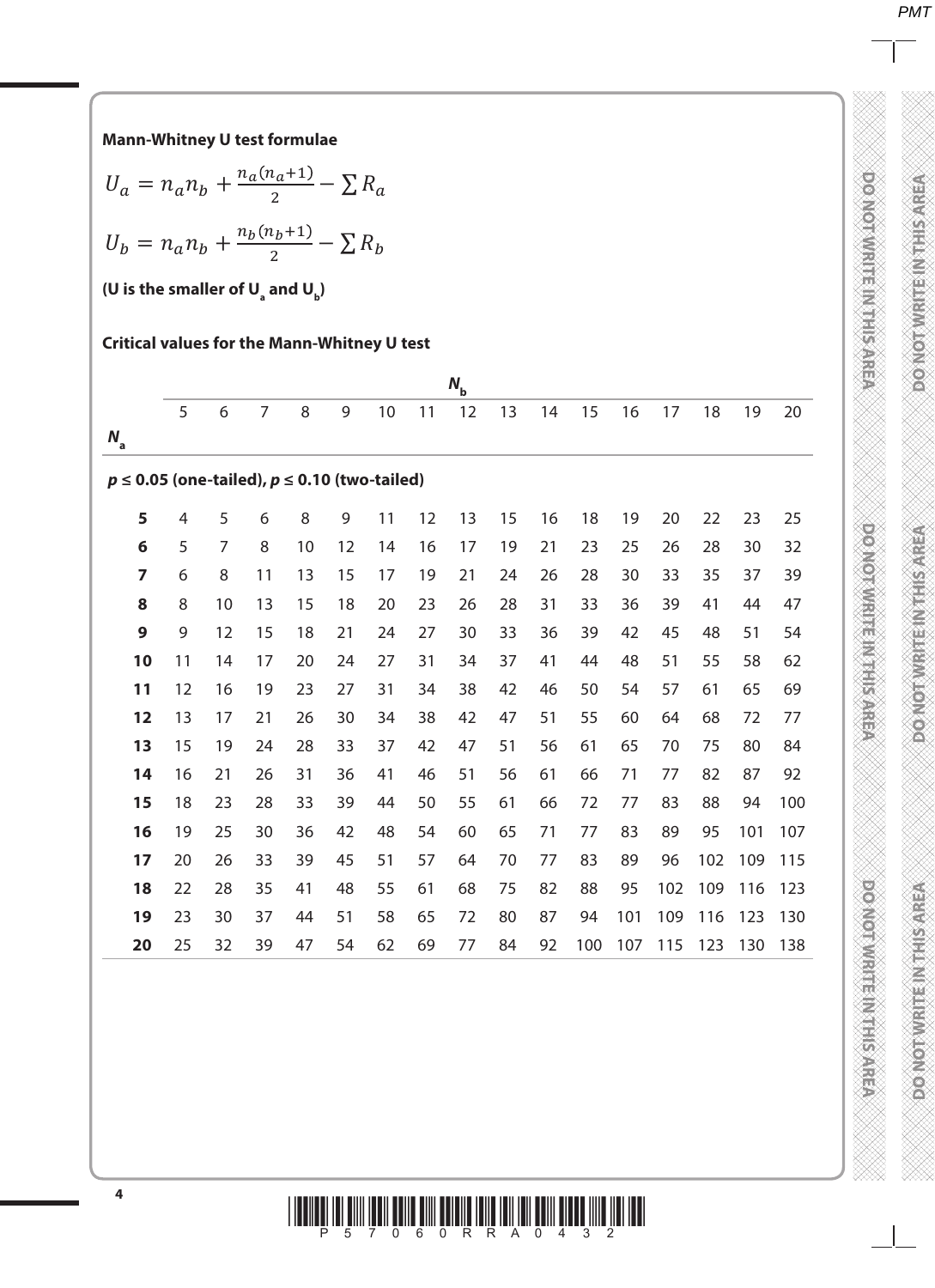|                                                       |                |                |                |          |          |          |          | $N_{\rm b}$ |          |          |          |          |          |          |          |          |
|-------------------------------------------------------|----------------|----------------|----------------|----------|----------|----------|----------|-------------|----------|----------|----------|----------|----------|----------|----------|----------|
|                                                       | 5              | 6              | 7              | 8        | 9        | 10       | 11       | 12          | 13       | 14       | 15       | 16       | 17       | 18       | 19       | 20       |
| $N_{\rm a}$                                           |                |                |                |          |          |          |          |             |          |          |          |          |          |          |          |          |
| $p \le 0.01$ (one-tailed), $p \le 0.02$ (two-tailed)  |                |                |                |          |          |          |          |             |          |          |          |          |          |          |          |          |
| 5                                                     | 1              | $\overline{2}$ | 3              | 4        | 5        | 6        | 7        | 8           | 9        | 10       | 11       | 12       | 13       | 14       | 15       | 16       |
| 6                                                     | $\overline{2}$ | 3              | 4              | 6        | 7        | 8        | 9        | 11          | 12       | 13       | 15       | 16       | 18       | 19       | 20       | 22       |
| 7                                                     | 3              | $\overline{4}$ | 6              | 7        | 9        | 11       | 12       | 14          | 16       | 17       | 19       | 21       | 23       | 24       | 26       | 28       |
| 8                                                     | $\overline{4}$ | 6              | $\overline{7}$ | 9        | 11       | 13       | 15       | 17          | 20       | 22       | 24       | 26       | 28       | 30       | 32       | 34       |
| 9                                                     | 5              | $\overline{7}$ | 9              | 11       | 14       | 16       | 18       | 21          | 23       | 26       | 28       | 31       | 33       | 36       | 38       | 40       |
| 10                                                    | 6              | 8              | 11             | 13       | 16       | 19       | 22       | 24          | 27       | 30       | 33       | 36       | 38       | 41       | 44       | 47       |
| 11                                                    | 7              | 9              | 12             | 15       | 18       | 22       | 25       | 28          | 31       | 34       | 37       | 41       | 44       | 47       | 50       | 53       |
| 12                                                    | 8              | 11             | 14             | 17       | 21       | 24       | 28       | 31          | 35       | 38       | 42       | 46       | 49       | 53       | 56       | 60       |
| 13                                                    | 9              | 12             | 16             | 20       | 23       | 27       | 31       | 35          | 39       | 43       | 47       | 51       | 55       | 59       | 63       | 67       |
| 14                                                    | 10             | 13             | 17             | 22       | 26       | 30       | 34       | 38          | 43       | 47       | 51       | 56       | 60       | 65       | 69       | 73       |
| 15                                                    | 11             | 15             | 19             | 24       | 28       | 33       | 37       | 42          | 47       | 51       | 56       | 61       | 66       | 70       | 75       | 80       |
| 16                                                    | 12             | 16             | 21             | 26       | 31       | 36       | 41       | 46          | 51       | 56       | 61       | 66       | 71       | 76       | 82       | 87       |
| 17                                                    | 13             | 18             | 23             | 28       | 33       | 38       | 44       | 49          | 55       | 60       | 66       | 71       | 77       | 82       | 88       | 93       |
| 18                                                    | 14             | 19             | 24             | 30       | 36       | 41       | 47       | 53          | 59       | 65       | 70       | 76       | 82       | 88       | 94       | 100      |
| 19                                                    | 15             | 20             | 26             | 32       | 38       | 44       | 50       | 56          | 63       | 69       | 75       | 82       | 88       | 94       | 101      | 107      |
| 20                                                    | 16             | 22             | 28             | 34       | 40       | 47       | 53       | 60          | 67       | 73       | 80       | 87       | 93       | 100      | 107      | 114      |
|                                                       |                |                |                |          |          |          |          | $N_{\rm b}$ |          |          |          |          |          |          |          |          |
|                                                       | 5              | 6              | $\overline{7}$ | 8        | 9        | 10       | 11       | 12          | 13       | 14       | 15       | 16       | 17       | 18       | 19       | 20       |
| $N_{\rm a}$                                           |                |                |                |          |          |          |          |             |          |          |          |          |          |          |          |          |
| $p \le 0.025$ (one-tailed), $p \le 0.05$ (two-tailed) |                |                |                |          |          |          |          |             |          |          |          |          |          |          |          |          |
| 5                                                     | $\overline{2}$ | 3              | 5              | 6        | 7        | 8        | 9        | 11          | 12       | 13       | 14       | 15       | 17       | 18       | 19       | 20       |
| 6                                                     | 3              | 5              | 6              | 8        | 10       | 11       | 13       | 14          | 16       | 17       | 19       | 21       | 22       | 24       | 25       | 27       |
| 7                                                     | 5              | 6              | 8              | 10       | 12       | 14       | 16       | 18          | 20       | 22       | 24       | 26       | 28       | 30       | 32       | 34       |
| 8                                                     | 6              | 8              | 10             | 13       | 15       | 17       | 19       | 22          | 24       | 26       | 29       | 31       | 34       | 36       | 38       | 41       |
| 9                                                     | $\overline{7}$ | 10             | 12             | 15       | 17       | 20       | 23       | 26          | 28       | 31       | 34       | 37       | 39       | 42       | 45       | 48       |
| 10<br>11                                              | 8<br>9         | 11<br>13       | 14<br>16       | 17<br>19 | 20<br>23 | 23<br>26 | 26<br>30 | 29<br>33    | 33<br>37 | 36<br>40 | 39<br>44 | 42<br>47 | 45<br>51 | 48<br>55 | 52<br>58 | 55       |
| 12                                                    | 11             | 14             | 18             | 22       | 26       | 29       | 33       | 37          | 41       | 45       | 49       | 53       | 57       | 61       | 65       | 62<br>69 |
| 13                                                    | 12             | 16             | 20             | 24       | 28       | 33       | 37       | 41          | 45       | 50       | 54       | 59       | 63       | 67       | 72       | 76       |
| 14                                                    | 13             | 17             | 22             | 26       | 31       | 36       | 40       | 45          | 50       | 55       | 59       | 64       | 67       | 74       | 78       | 83       |
| 15                                                    | 14             | 19             | 24             | 29       | 34       | 39       | 44       | 49          | 54       | 59       | 64       | 70       | 75       | 80       | 85       | 90       |
| 16                                                    | 15             | 21             | 26             | 31       | 37       | 42       | 47       | 53          | 59       | 64       | 70       | 75       | 81       | 86       | 92       | 98       |
| 17                                                    | 17             | 22             | 28             | 34       | 39       | 45       | 51       | 57          | 63       | 67       | 75       | 81       | 87       | 93       | 99       | 105      |
| 18                                                    | 18             | 24             | 30             | 36       | 42       | 48       | 55       | 61          | 67       | 74       | 80       | 86       | 93       | 99       | 106      | 112      |
| 19                                                    | 19             | 25             | 32             | 38       | 45       | 52       | 58       | 65          | 72       | 78       | 85       | 92       | 99       | 106      | 113      | 119      |
| 20                                                    | 20             | 27             | 34             | 41       | 48       | 55       | 62       | 69          | 76       | 83       | 90       | 98       | 105      | 112      | 119      | 127      |

\*P57060RRA0532\* *Turn over* 

**DO NOT WRITE IN THIS AREA** 

 $\overline{\phantom{a}}$ 

**DO NO MURITER NEEDS ASSESS DONOTWRITEINTHIS AREA** 

DOOVOLWRITEINTHISINGSAREA

**DO NOT WRITE IN THIS AREA**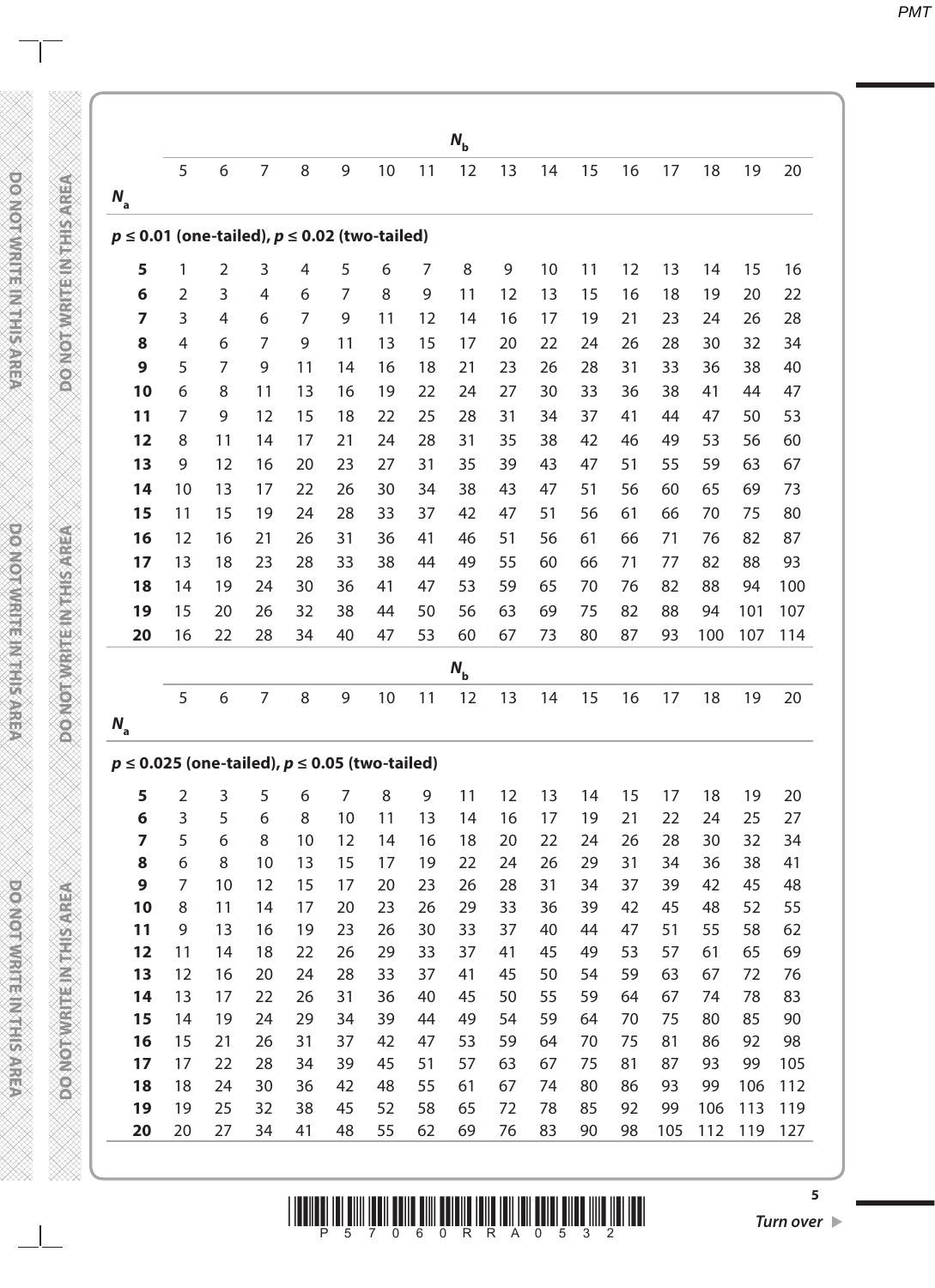DONOTWRITE IN THIS AREA

**Designation of the Science** 

**DOMOTWRITE IN THIS AREA** 

**DOMOTIVISTICINTISMS** 

**PONOTVEREINTHSAREA** 

**DO NOT WRITE INTHS AREA** 

|                                                       |                  |                |                |                |                |                |                | $N_{\rm b}$ |                |    |    |    |    |    |    |     |
|-------------------------------------------------------|------------------|----------------|----------------|----------------|----------------|----------------|----------------|-------------|----------------|----|----|----|----|----|----|-----|
|                                                       | 5                | 6              | $\overline{7}$ | 8              | 9              | 10             | 11             | 12          | 13             | 14 | 15 | 16 | 17 | 18 | 19 | 20  |
| $N_{\rm a}$                                           |                  |                |                |                |                |                |                |             |                |    |    |    |    |    |    |     |
| $p \le 0.005$ (one-tailed), $p \le 0.01$ (two-tailed) |                  |                |                |                |                |                |                |             |                |    |    |    |    |    |    |     |
| 5                                                     | $\boldsymbol{0}$ | 1              | 1              | $\overline{2}$ | 3              | $\overline{4}$ | 5              | 6           | $\overline{7}$ | 7  | 8  | 9  | 10 | 11 | 12 | 13  |
| 6                                                     | 1                | $\overline{2}$ | 3              | 4              | 5              | 6              | $\overline{7}$ | 9           | 10             | 11 | 12 | 13 | 15 | 16 | 17 | 18  |
| 7                                                     | 1                | 3              | 4              | 6              | $\overline{7}$ | 9              | 10             | 12          | 13             | 15 | 16 | 18 | 19 | 21 | 22 | 24  |
| 8                                                     | $\overline{2}$   | 4              | 6              | $\overline{7}$ | 9              | 11             | 13             | 15          | 17             | 18 | 20 | 22 | 24 | 26 | 28 | 30  |
| 9                                                     | 3                | 5              | $\overline{7}$ | 9              | 11             | 13             | 16             | 18          | 20             | 22 | 24 | 27 | 29 | 31 | 33 | 36  |
| 10                                                    | 4                | 6              | 9              | 11             | 13             | 16             | 18             | 21          | 24             | 26 | 29 | 31 | 34 | 37 | 39 | 42  |
| 11                                                    | 5                | 7              | 10             | 13             | 16             | 18             | 21             | 24          | 27             | 30 | 33 | 36 | 39 | 42 | 45 | 48  |
| 12                                                    | 6                | 9              | 12             | 15             | 18             | 21             | 24             | 27          | 31             | 34 | 37 | 41 | 44 | 47 | 51 | 54  |
| 13                                                    | 7                | 10             | 13             | 17             | 20             | 24             | 27             | 31          | 34             | 38 | 42 | 45 | 49 | 53 | 56 | 60  |
| 14                                                    | $\overline{7}$   | 11             | 15             | 18             | 22             | 26             | 30             | 34          | 38             | 42 | 46 | 50 | 54 | 58 | 63 | 67  |
| 15                                                    | 8                | 12             | 16             | 20             | 24             | 29             | 33             | 37          | 42             | 46 | 51 | 55 | 60 | 64 | 69 | 73  |
| 16                                                    | 9                | 13             | 18             | 22             | 27             | 31             | 36             | 41          | 45             | 50 | 55 | 60 | 65 | 70 | 74 | 79  |
| 17                                                    | 10               | 15             | 19             | 24             | 29             | 34             | 39             | 44          | 49             | 54 | 60 | 65 | 70 | 75 | 81 | 86  |
| 18                                                    | 11               | 16             | 21             | 26             | 31             | 37             | 42             | 47          | 53             | 58 | 64 | 70 | 75 | 81 | 87 | 92  |
| 19                                                    | 12               | 17             | 22             | 28             | 33             | 39             | 45             | 51          | 56             | 63 | 69 | 74 | 81 | 87 | 93 | 99  |
| 20                                                    | 13               | 18             | 24             | 30             | 36             | 42             | 48             | 54          | 60             | 67 | 73 | 79 | 86 | 92 | 99 | 105 |

**The calculated value must be equal to or less than the critical value in this table for significance to be shown.**

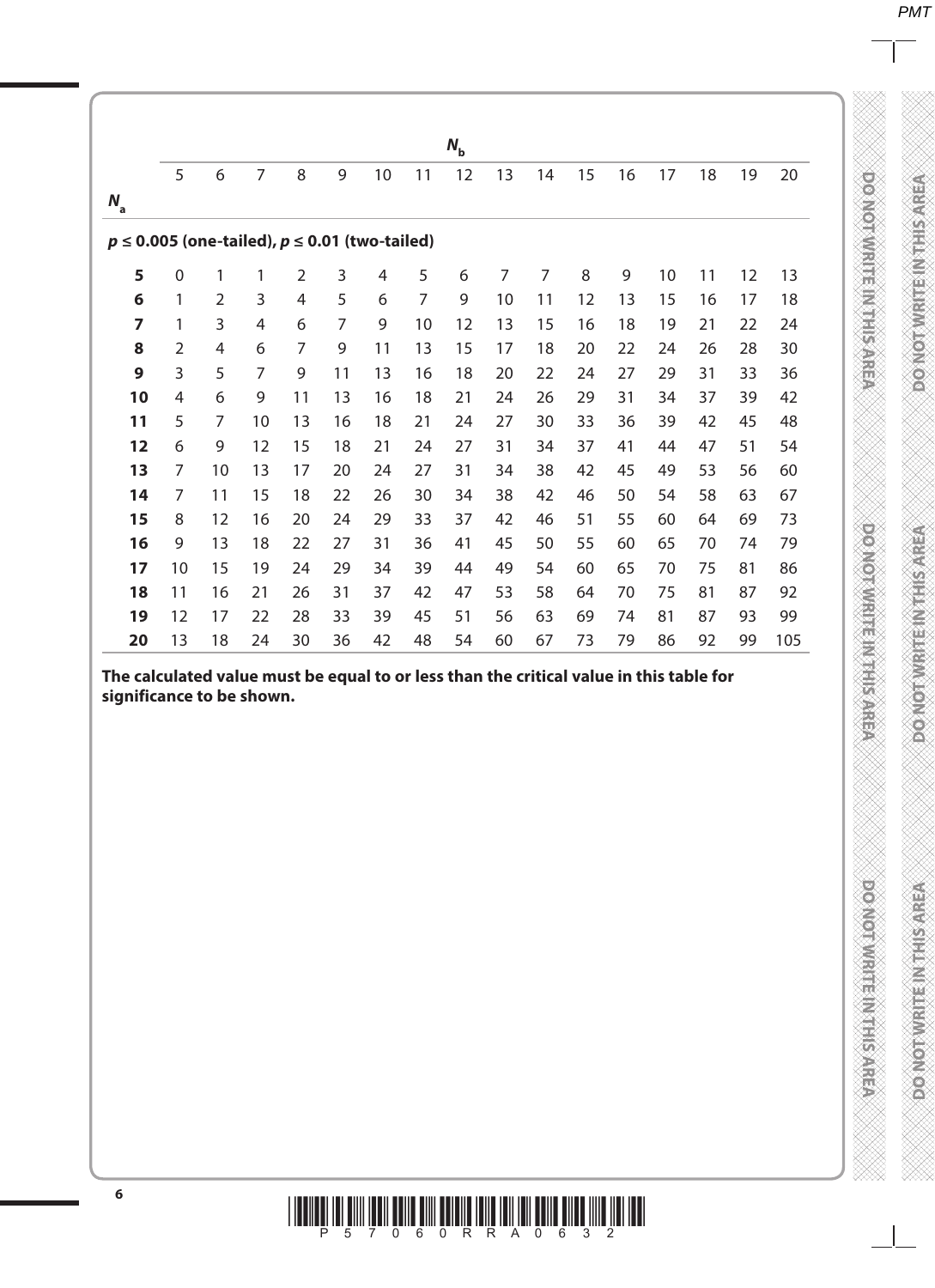# **Wilcoxon Signed Ranks test process**

- Calculate the difference between two scores by taking one from the other
- Rank the differences giving the smallest difference Rank 1

 Note: do not rank any differences of 0 and when adding the number of scores, do not count those with a difference of 0, and ignore the signs when calculating the difference

- Add up the ranks for positive differences
- Add up the ranks for negative differences
- T is the figure that is the smallest when the ranks are totalled (may be positive or negative)
- N is the number of scores left, ignore those with 0 difference

## **Critical values for the Wilcoxon Signed Ranks test**

|       |      | Level of significance for a one-tailed test |      |  |  |  |  |  |  |  |  |  |
|-------|------|---------------------------------------------|------|--|--|--|--|--|--|--|--|--|
|       | 0.05 | 0.025                                       | 0.01 |  |  |  |  |  |  |  |  |  |
|       |      | Level of significance for a two-tailed test |      |  |  |  |  |  |  |  |  |  |
| n     | 0.1  | 0.05                                        | 0.02 |  |  |  |  |  |  |  |  |  |
| $N=5$ | 0    |                                             |      |  |  |  |  |  |  |  |  |  |
| 6     | 2    |                                             |      |  |  |  |  |  |  |  |  |  |
| 7     | 3    | 2                                           |      |  |  |  |  |  |  |  |  |  |
| 8     | 5    | 3                                           |      |  |  |  |  |  |  |  |  |  |
| 9     | 8    | 5                                           | 3    |  |  |  |  |  |  |  |  |  |
| 10    | 11   | 8                                           | 5    |  |  |  |  |  |  |  |  |  |
| 11    | 13   | 10                                          |      |  |  |  |  |  |  |  |  |  |
| 12    | 17   | 13                                          | g    |  |  |  |  |  |  |  |  |  |

**The calculated value must be equal to or less than the critical value in this table for significance to be shown.** 



**7**

AREA

**BOANGTRUMMENT TE** 

**DOINOTWRITER VIRTISARES** 

DOM OF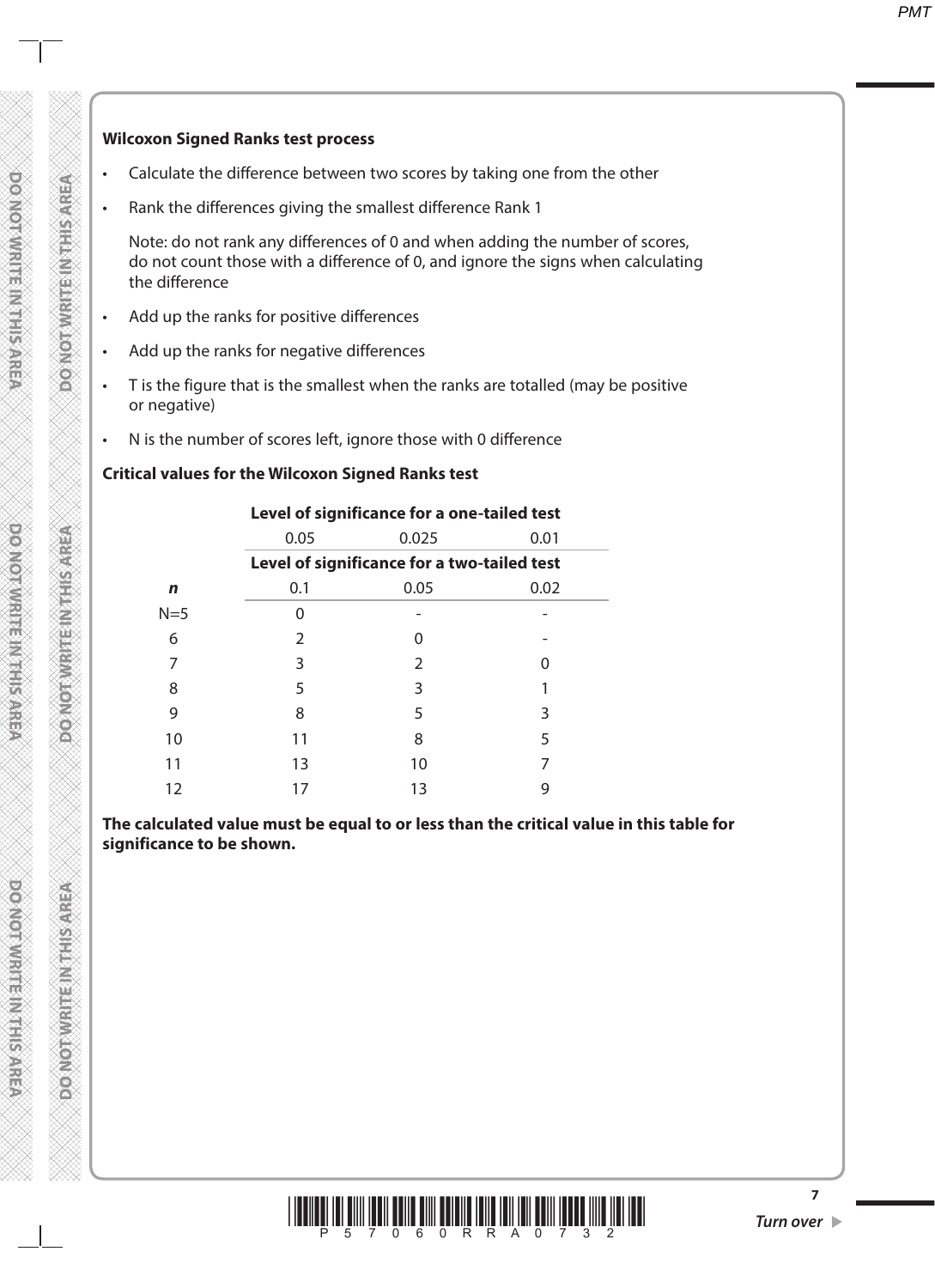#### **Answer ALL questions.**

#### **SECTION A: RESEARCH METHODS**

#### **1** Working memory training

Working memory training is where people repeatedly practise increasingly difficult working memory tasks to attempt to improve their cognitive performance.

Researchers wanted to see how working memory training affected recognition performance of a list of words. They recruited 100 participants who were allocated to either the working memory training group (Condition 1) or the control group (Condition 2).

At the beginning of the study, all participants in Condition 1 and Condition 2 were read 20 target words. The participants then had to try and recognise the 20 target words from a list of 60 words, where 40 were new words. All participants were given two minutes to recognise as many of the target words as they could.

During the next three weeks:

- Condition 1 (working memory training group) completed a session of working memory training for 90 minutes, once a week.
- Condition 2 (control group) did no working memory training.

After the three-week period, the participants then performed another memory recognition task. As before, they had to learn a list of 20 words from a list of 60 words, where 40 were new words.

(Source: adapted from Matzen et al. (2016))

(a) State a fully operationalised directional (one-tailed) experimental hypothesis for the working memory training study.

....................................................................................................................................................................................................................................................................................

....................................................................................................................................................................................................................................................................................

....................................................................................................................................................................................................................................................................................

....................................................................................................................................................................................................................................................................................

**SONORNIAIS NOTE** 

**CONGRETATION ENTIRES** 

**A HONGHEIM** 

**DOCKLOTAWRED NEWSFIRMS** 

**REPARENT PRODUCTS OF STREET** 

**PONTO HAVE ENGINEERS** 

\*P57060RRA0832\* **<sup>8</sup>**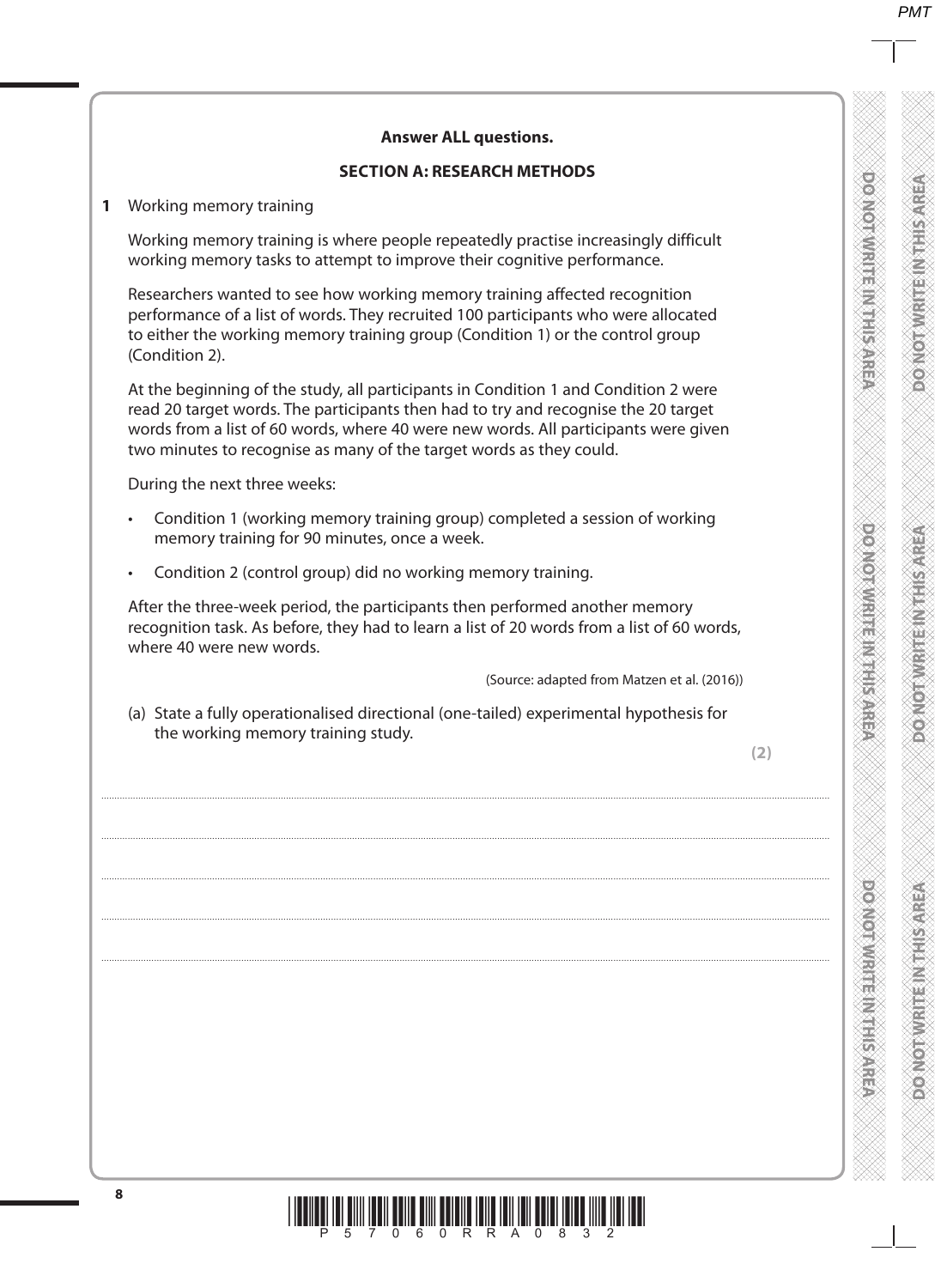| (b) The number of words correctly recognised (out of 20) by participants was<br>recorded as a measure of memory performance by the researchers.              |     |
|--------------------------------------------------------------------------------------------------------------------------------------------------------------|-----|
| State which level of measurement the number of words correctly recognised<br>(out of 20) for each participant would be in the working memory training study. | (1) |
| (c) The working memory training study used a laboratory experiment to assess the<br>memory of the participants.                                              |     |
| Explain two strengths of using a laboratory experiment for the working memory<br>training study.                                                             |     |
|                                                                                                                                                              | (4) |
|                                                                                                                                                              |     |
|                                                                                                                                                              |     |
|                                                                                                                                                              |     |
|                                                                                                                                                              |     |
|                                                                                                                                                              |     |
|                                                                                                                                                              |     |
|                                                                                                                                                              |     |
|                                                                                                                                                              |     |
|                                                                                                                                                              |     |
|                                                                                                                                                              |     |
|                                                                                                                                                              |     |

a ka

DOMOTWRITEM THIS AREA

**DONOTWRITE MTHIS AREA** 

DO NOT WRITE IN THIS AREA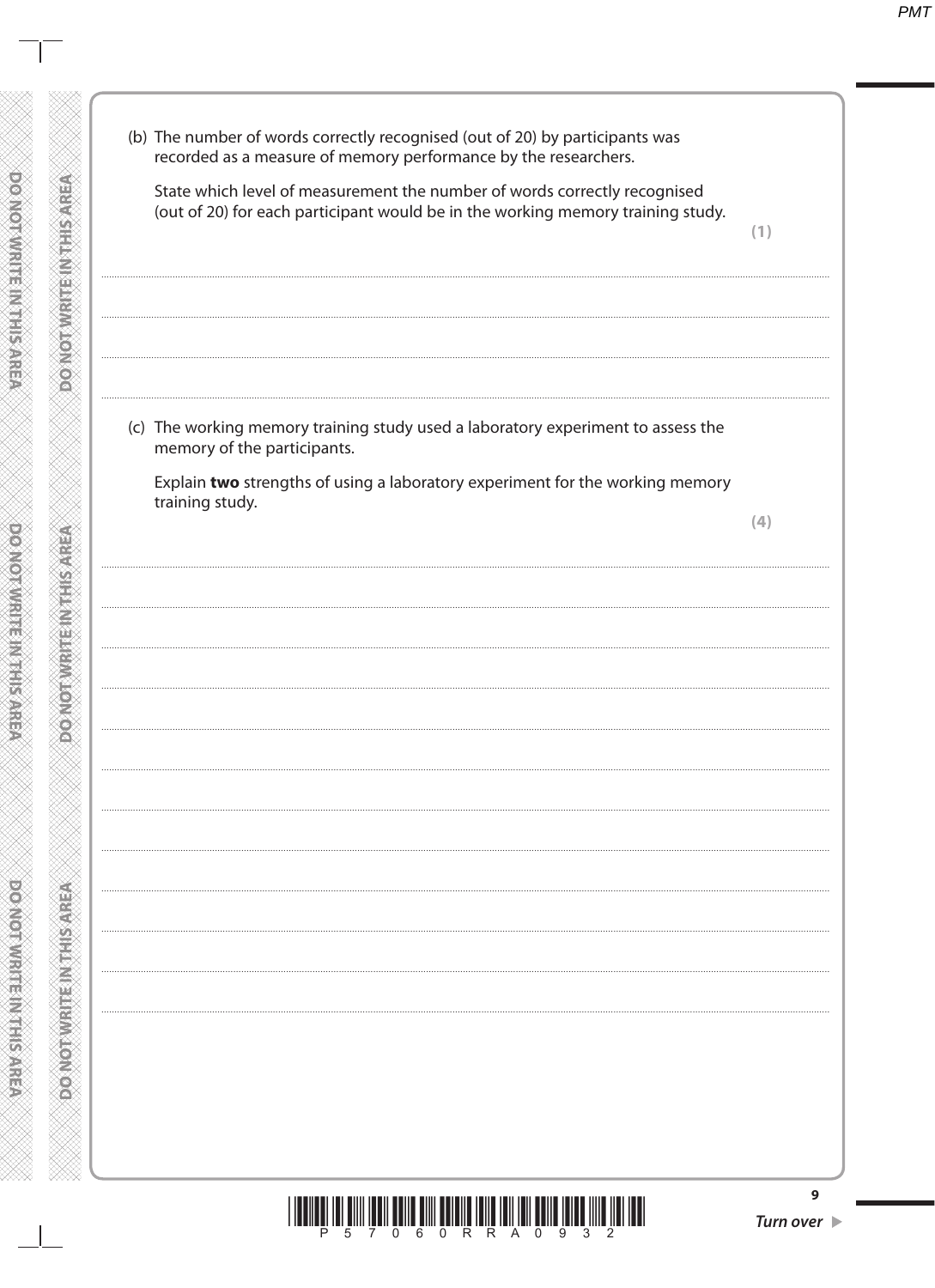(d) The mean results of the working memory training study are shown in Table 1.

| <b>Group</b>                                   | <b>Performance on memory</b><br>recognition task (out of 20) at<br>the beginning of the study | <b>Performance on memory</b><br>recognition task (out of 20) at<br>the end of the study |
|------------------------------------------------|-----------------------------------------------------------------------------------------------|-----------------------------------------------------------------------------------------|
| Condition 1 (working<br>memory training group) | 13.3                                                                                          | 10.7                                                                                    |
| Condition 2 (control group)                    | 11.9                                                                                          | 12.1                                                                                    |

# Table 1

Explain two conclusions that could be made using the data in Table 1.

 $(4)$ 

Conclusion 1

Conclusion 2

*CERT RESIDENT REPAIRING COMPOSITION* 

**PMT** 

**RESISTED IN THE PROPERTY OF STRON** 

 $\frac{1}{2}$ 

CONCO.

**ROX NOTABLE ENTERTAINMENT** 

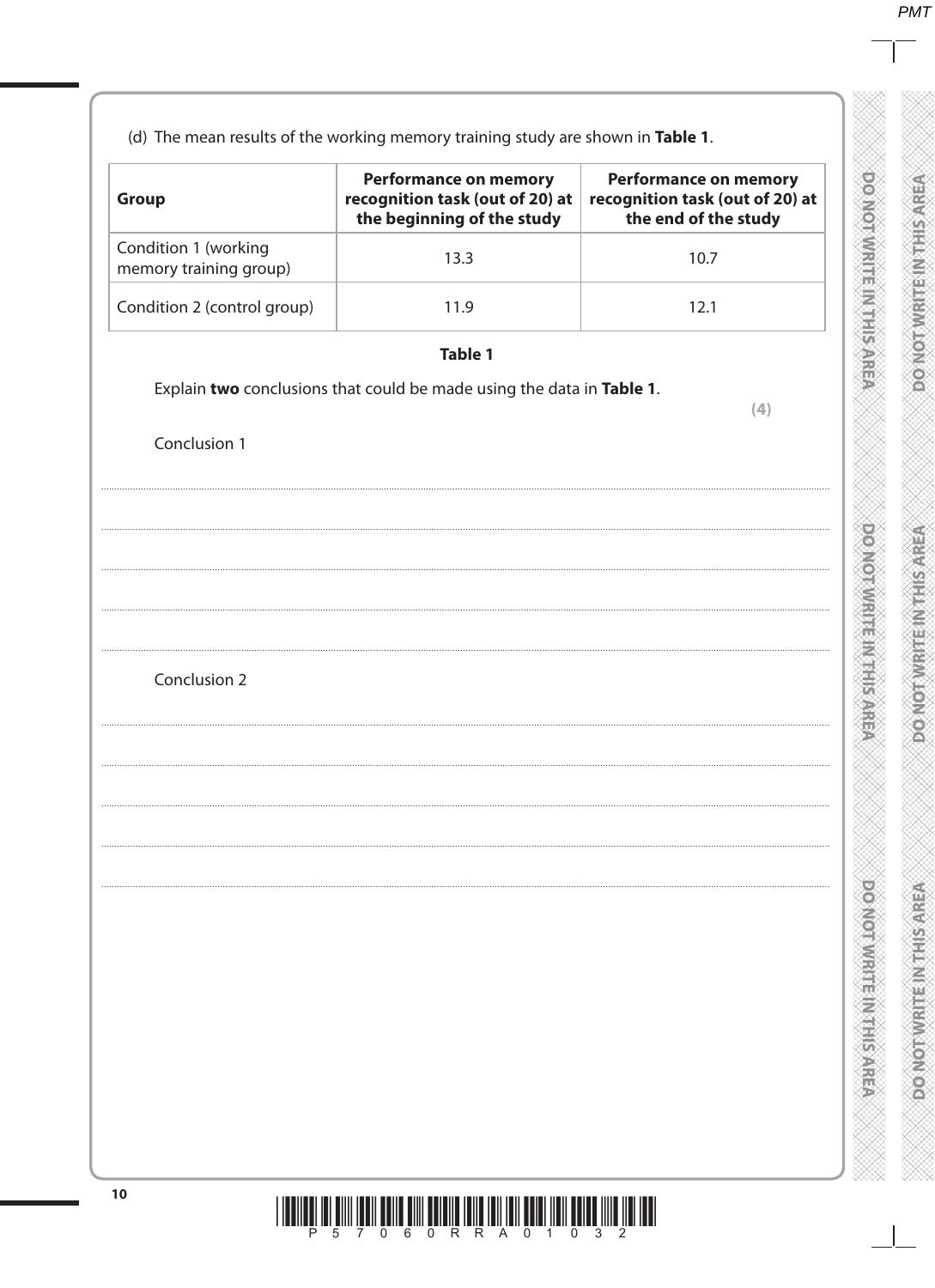The results of the working memory training group at the end of the study are shown in **Table 2**.

| Number of words<br>recognised correctly (out of<br>20) at the end of the study | <b>Frequency</b> |
|--------------------------------------------------------------------------------|------------------|
| $0 - 5$ words                                                                  | 10               |
| $6 - 10$ words                                                                 | 40               |
| $11 - 15$ words                                                                | 30               |
| $16 - 20$ words                                                                |                  |

#### **Table 2**

....................................................................................................................................................................................................................................................................................

# (e) (i) Draw a histogram to display the data in **Table 2**.

Title



**(3)**

**PONOTAVIERIE INTERNETA** 

**THIS MARK** 

Ž

**EDITORIONIC** 

**DO NOT WIRTHS IN THIS AREA**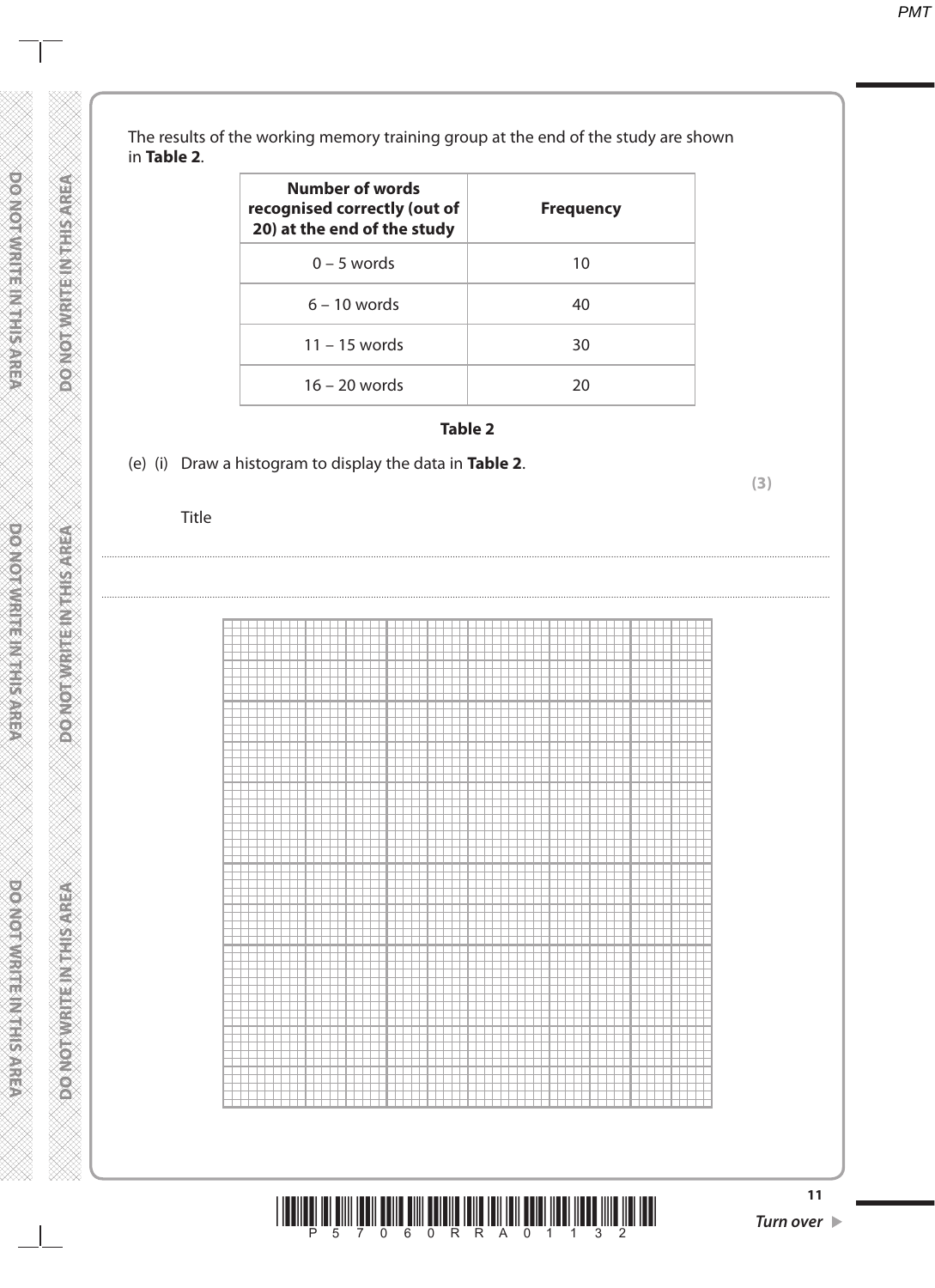|--|

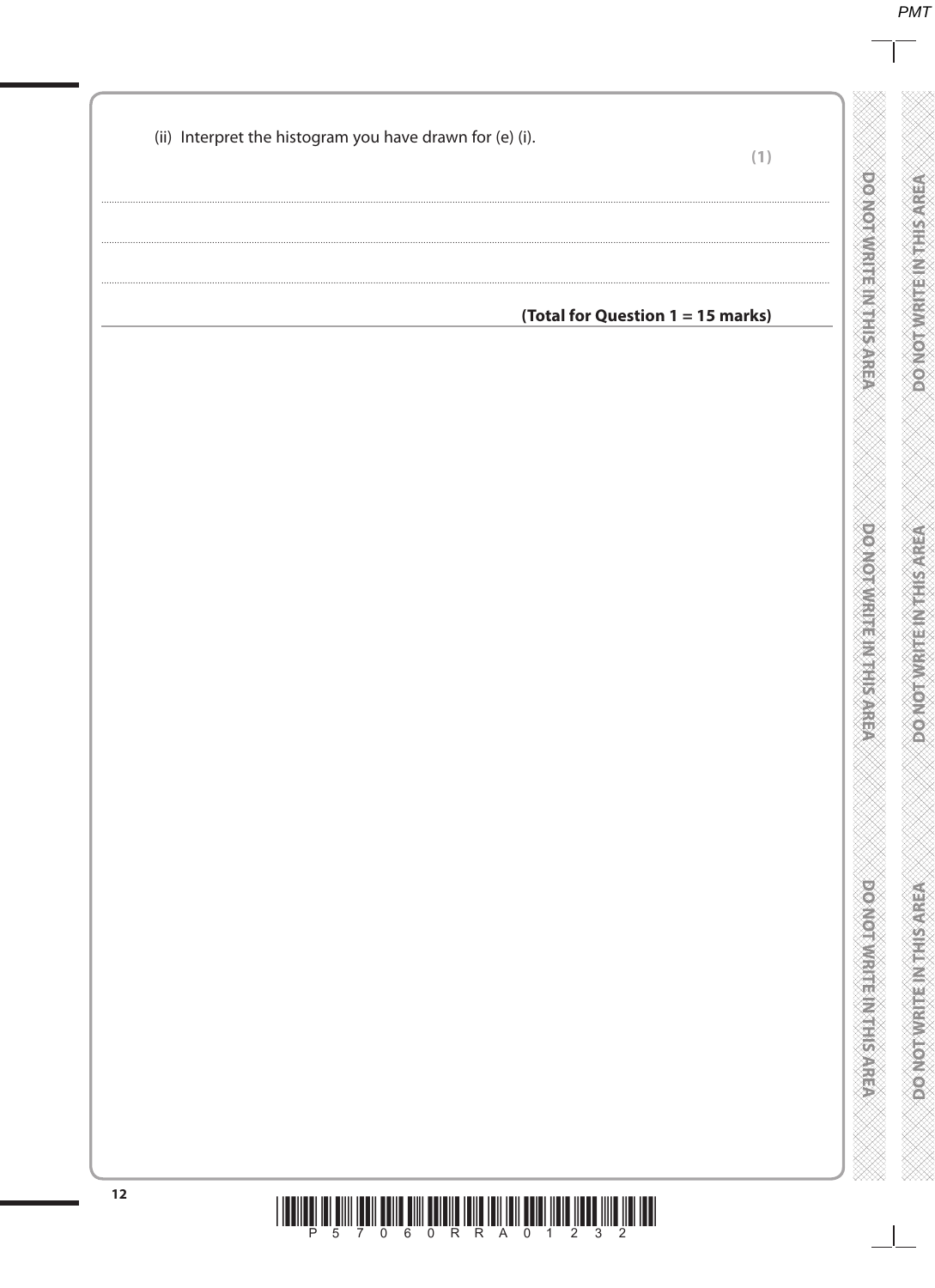|   |                                                                                                                                                                                                                                |   | Š |   |  |  |
|---|--------------------------------------------------------------------------------------------------------------------------------------------------------------------------------------------------------------------------------|---|---|---|--|--|
|   |                                                                                                                                                                                                                                |   |   |   |  |  |
|   |                                                                                                                                                                                                                                |   |   |   |  |  |
|   |                                                                                                                                                                                                                                |   |   |   |  |  |
|   |                                                                                                                                                                                                                                |   |   |   |  |  |
|   | ≽                                                                                                                                                                                                                              |   |   |   |  |  |
|   |                                                                                                                                                                                                                                |   |   |   |  |  |
|   | à                                                                                                                                                                                                                              |   |   |   |  |  |
|   |                                                                                                                                                                                                                                |   |   |   |  |  |
|   | ť                                                                                                                                                                                                                              |   |   |   |  |  |
|   |                                                                                                                                                                                                                                |   |   |   |  |  |
|   |                                                                                                                                                                                                                                |   |   |   |  |  |
|   |                                                                                                                                                                                                                                |   |   |   |  |  |
|   |                                                                                                                                                                                                                                |   |   |   |  |  |
|   | ŧ                                                                                                                                                                                                                              |   |   |   |  |  |
|   |                                                                                                                                                                                                                                |   |   |   |  |  |
|   | <b>SAN</b>                                                                                                                                                                                                                     |   |   |   |  |  |
|   |                                                                                                                                                                                                                                |   |   |   |  |  |
|   |                                                                                                                                                                                                                                |   |   |   |  |  |
|   |                                                                                                                                                                                                                                |   |   |   |  |  |
|   |                                                                                                                                                                                                                                |   |   |   |  |  |
|   | i.                                                                                                                                                                                                                             |   |   |   |  |  |
|   |                                                                                                                                                                                                                                |   |   |   |  |  |
|   |                                                                                                                                                                                                                                |   |   | è |  |  |
|   |                                                                                                                                                                                                                                |   |   |   |  |  |
|   | ⇔                                                                                                                                                                                                                              |   |   |   |  |  |
|   |                                                                                                                                                                                                                                |   |   |   |  |  |
|   |                                                                                                                                                                                                                                |   |   |   |  |  |
|   | Ŕ.                                                                                                                                                                                                                             |   |   |   |  |  |
|   |                                                                                                                                                                                                                                |   |   |   |  |  |
|   |                                                                                                                                                                                                                                |   | Ê |   |  |  |
|   |                                                                                                                                                                                                                                |   |   |   |  |  |
|   |                                                                                                                                                                                                                                |   |   |   |  |  |
|   |                                                                                                                                                                                                                                |   |   |   |  |  |
|   |                                                                                                                                                                                                                                |   |   |   |  |  |
|   |                                                                                                                                                                                                                                |   |   |   |  |  |
|   |                                                                                                                                                                                                                                |   |   |   |  |  |
|   | €                                                                                                                                                                                                                              |   |   |   |  |  |
|   |                                                                                                                                                                                                                                |   |   |   |  |  |
|   |                                                                                                                                                                                                                                |   |   |   |  |  |
|   |                                                                                                                                                                                                                                |   | ň |   |  |  |
|   |                                                                                                                                                                                                                                |   |   |   |  |  |
|   | 计划                                                                                                                                                                                                                             |   |   |   |  |  |
|   |                                                                                                                                                                                                                                |   |   |   |  |  |
|   |                                                                                                                                                                                                                                |   |   |   |  |  |
|   |                                                                                                                                                                                                                                |   |   |   |  |  |
|   |                                                                                                                                                                                                                                |   |   |   |  |  |
|   |                                                                                                                                                                                                                                |   |   |   |  |  |
|   | Ń                                                                                                                                                                                                                              |   |   |   |  |  |
|   |                                                                                                                                                                                                                                |   |   |   |  |  |
|   |                                                                                                                                                                                                                                | j |   |   |  |  |
|   |                                                                                                                                                                                                                                |   |   |   |  |  |
|   |                                                                                                                                                                                                                                |   |   |   |  |  |
|   | in and the control of the control of the control of the control of the control of the control of the control of the control of the control of the control of the control of the control of the control of the control of the c |   |   |   |  |  |
|   |                                                                                                                                                                                                                                |   |   |   |  |  |
|   |                                                                                                                                                                                                                                |   |   |   |  |  |
|   |                                                                                                                                                                                                                                |   |   |   |  |  |
|   |                                                                                                                                                                                                                                |   |   |   |  |  |
|   |                                                                                                                                                                                                                                |   |   |   |  |  |
| ú |                                                                                                                                                                                                                                |   |   |   |  |  |
|   |                                                                                                                                                                                                                                |   |   |   |  |  |
|   |                                                                                                                                                                                                                                |   |   |   |  |  |
|   |                                                                                                                                                                                                                                |   |   |   |  |  |
|   |                                                                                                                                                                                                                                |   |   |   |  |  |
|   |                                                                                                                                                                                                                                |   |   |   |  |  |
|   |                                                                                                                                                                                                                                |   |   |   |  |  |
|   |                                                                                                                                                                                                                                |   |   |   |  |  |
|   |                                                                                                                                                                                                                                |   |   |   |  |  |
|   |                                                                                                                                                                                                                                |   |   |   |  |  |
|   |                                                                                                                                                                                                                                |   |   |   |  |  |

**DOMOTIVEITEINTHIS AREA** 

**DO NO MURITER NEEDS ASSESS** 

**DO NOT WRITEIN THIS AREA** 

DOMOTWRITE IN THIS AREA

**DO NOT WRITE IN THIS AREA** 

 $\begin{array}{c} \hline \end{array} \begin{array}{c} \hline \end{array} \begin{array}{c} \hline \end{array} \begin{array}{c} \hline \end{array} \begin{array}{c} \hline \end{array} \begin{array}{c} \hline \end{array} \begin{array}{c} \hline \end{array} \begin{array}{c} \hline \end{array} \begin{array}{c} \hline \end{array} \begin{array}{c} \hline \end{array} \begin{array}{c} \hline \end{array} \begin{array}{c} \hline \end{array} \begin{array}{c} \hline \end{array} \begin{array}{c} \hline \end{array} \begin{array}{c} \hline$ 

### **BLANK PAGE**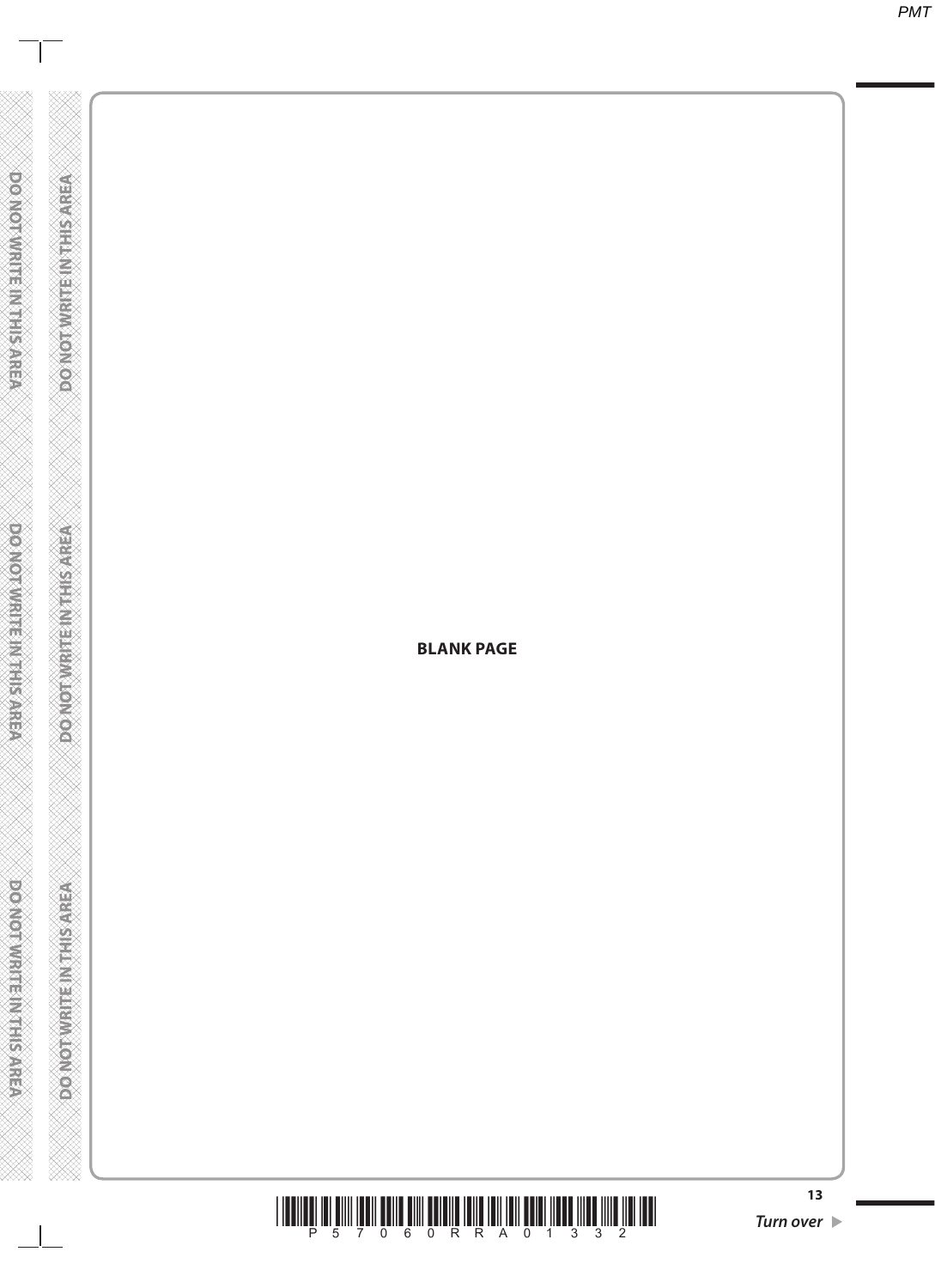**DOMORATION STREET AND ALSO** 

**PORTOR THE HISTORY** 

**RESISTED IN THE PROPERTY OF STRON** 

**2** Job interview

Researchers wanted to investigate how long it took interviewers to make a decision to hire an employee through a job interview. The researchers wanted to see whether interviewers made an almost instant decision (in under a minute) to hire an employee, as suggested by previous research findings.

They collected data from 160 unstructured job interviews where students were hired for a job at a university careers fair. The researchers asked the interviewers to estimate how long it took them, in minutes, to make their hiring decision.

The estimated time that it took the interviewers to make a hiring decision was split into four categories:

- Under 1 minute
- 1 to 5 minutes
- 5 to 15 minutes
- More than 15 minutes.

The interviewers were fully informed about the aim of the study beforehand and gave their permission for their data to be used in a published research study.

(Source: adapted from Frieder et al. (2015))

The results of the job interview study are shown in **Table 3**.

| Time taken to reach hiring<br>decision | Percentage (%) of<br>interviewers who reported<br>making their hiring<br>decision in this time period |
|----------------------------------------|-------------------------------------------------------------------------------------------------------|
| Under 1 minute                         | 5                                                                                                     |
| 1 to 5 minutes                         | 30                                                                                                    |
| 5 to 15 minutes                        | 20                                                                                                    |
| More than 15 minutes                   | 45                                                                                                    |

**Table 3**

**PONOTHUR TENNISONER** 

**POSTORO IN STREET PROPERTY STATE**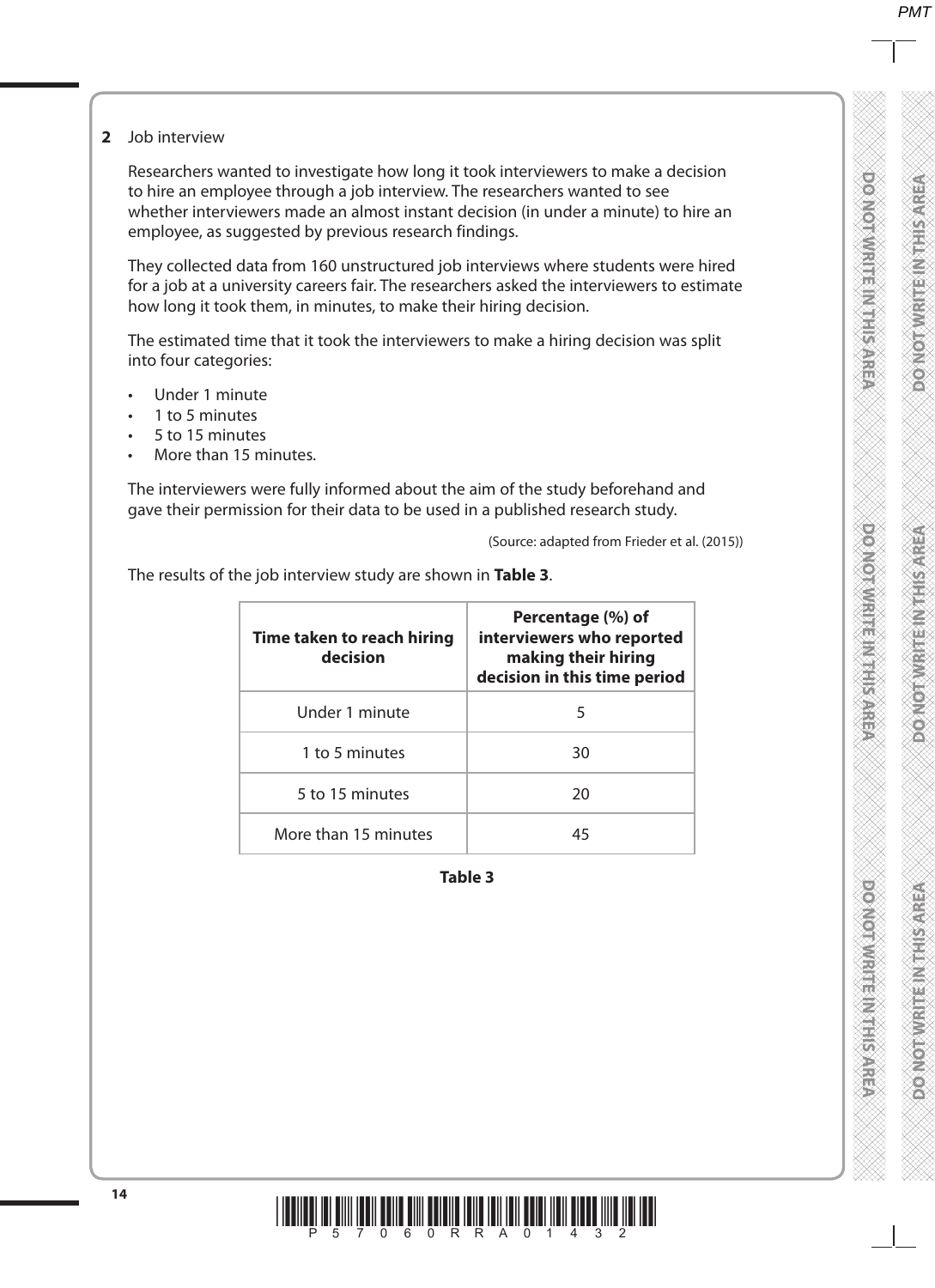

**DONOTWRITEINTEINSARE?**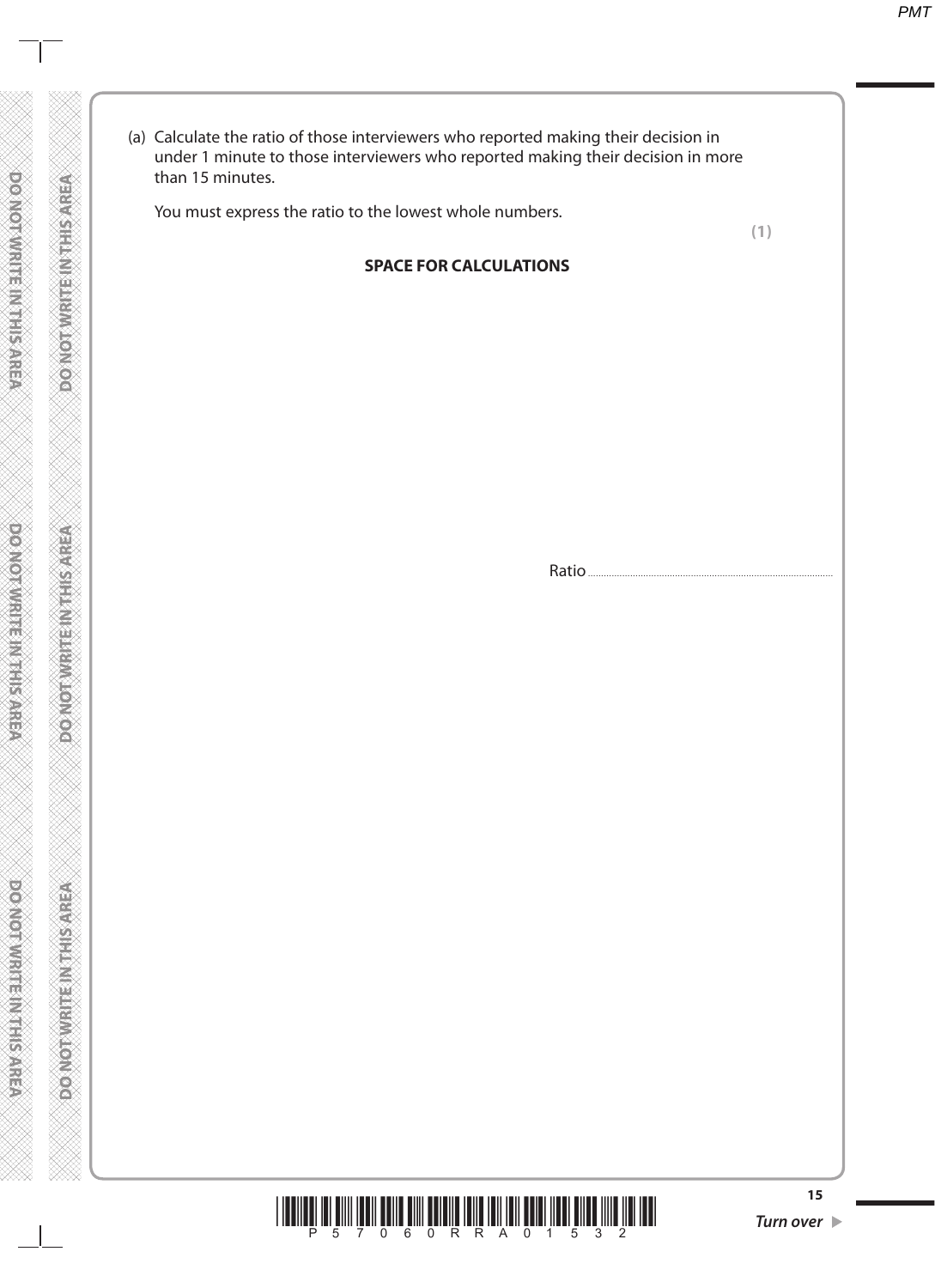(b) The researchers also asked the interviewers who made a quick hiring decision to give some information about the factors that helped them make a quick decision.

| <b>Contributing factor for</b><br>quick decision in hiring an<br>employee | Number of interviewers who<br>reported this as a factor |
|---------------------------------------------------------------------------|---------------------------------------------------------|
| <b>Experience of interviewer</b>                                          | HH 11                                                   |
| Confidence of interviewer                                                 | III                                                     |
| Friendly pre-interview chat                                               | <del>НН НН НН</del>                                     |
| Interview late in the day                                                 |                                                         |

The common themes given by the interviewers are shown in Table 4.

#### Table 4

Analyse the data in Table 4 to explain one conclusion that the researchers might draw from these results.

 $(2)$ 

*CERT RESIDENT REPAIRING COMPOSITION* 

**PMT** 

**RESISTED IN THE PROPERTY OF STRON** 

**DOMORAGE HAVE** 

 $\frac{1}{2}$ 

**WARD AND ARRIVED AND ARR** 

III <u> IIII ITTII TUIT TIII TUITEIT ITII TUI TUI TUI TUITEITUUT III T</u>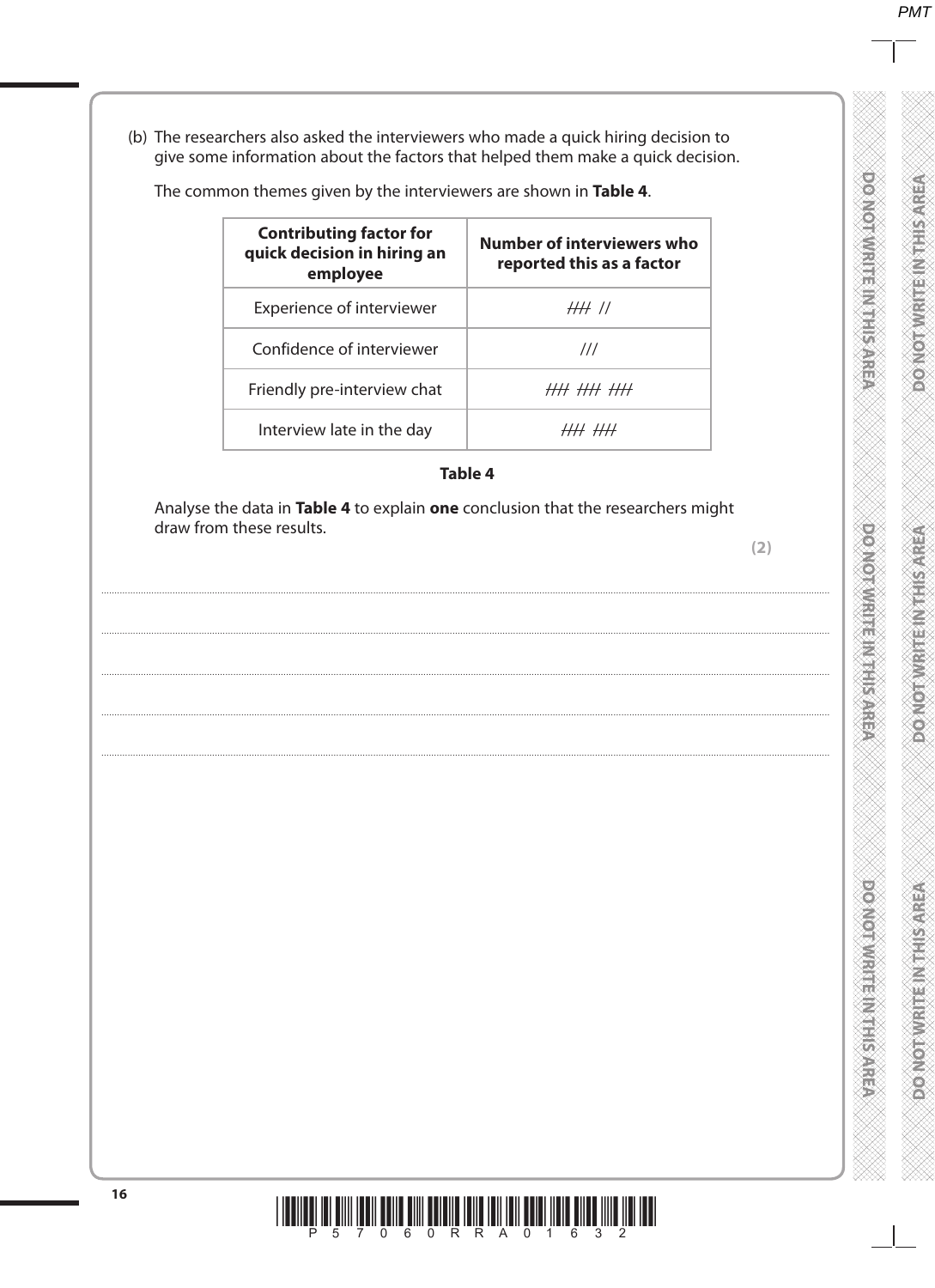|               | (c) Explain two ways that subjectivity could have influenced the job interview study.<br>(4) |
|---------------|----------------------------------------------------------------------------------------------|
|               |                                                                                              |
|               |                                                                                              |
|               |                                                                                              |
|               |                                                                                              |
|               |                                                                                              |
|               |                                                                                              |
|               |                                                                                              |
|               |                                                                                              |
|               |                                                                                              |
|               |                                                                                              |
|               |                                                                                              |
|               | (d) Explain one way the researchers could have made sure the job interview study             |
| was reliable. | (2)                                                                                          |
|               |                                                                                              |
|               |                                                                                              |
|               |                                                                                              |
|               |                                                                                              |
|               |                                                                                              |
|               | (Total for Question 2 = 9 marks)                                                             |
|               | <b>TOTAL FOR SECTION A = 24 MARKS</b>                                                        |
|               |                                                                                              |

**DONOTWRITEINING** 

**DOWNOTIVE INTERNATION** 

poworwratewydraer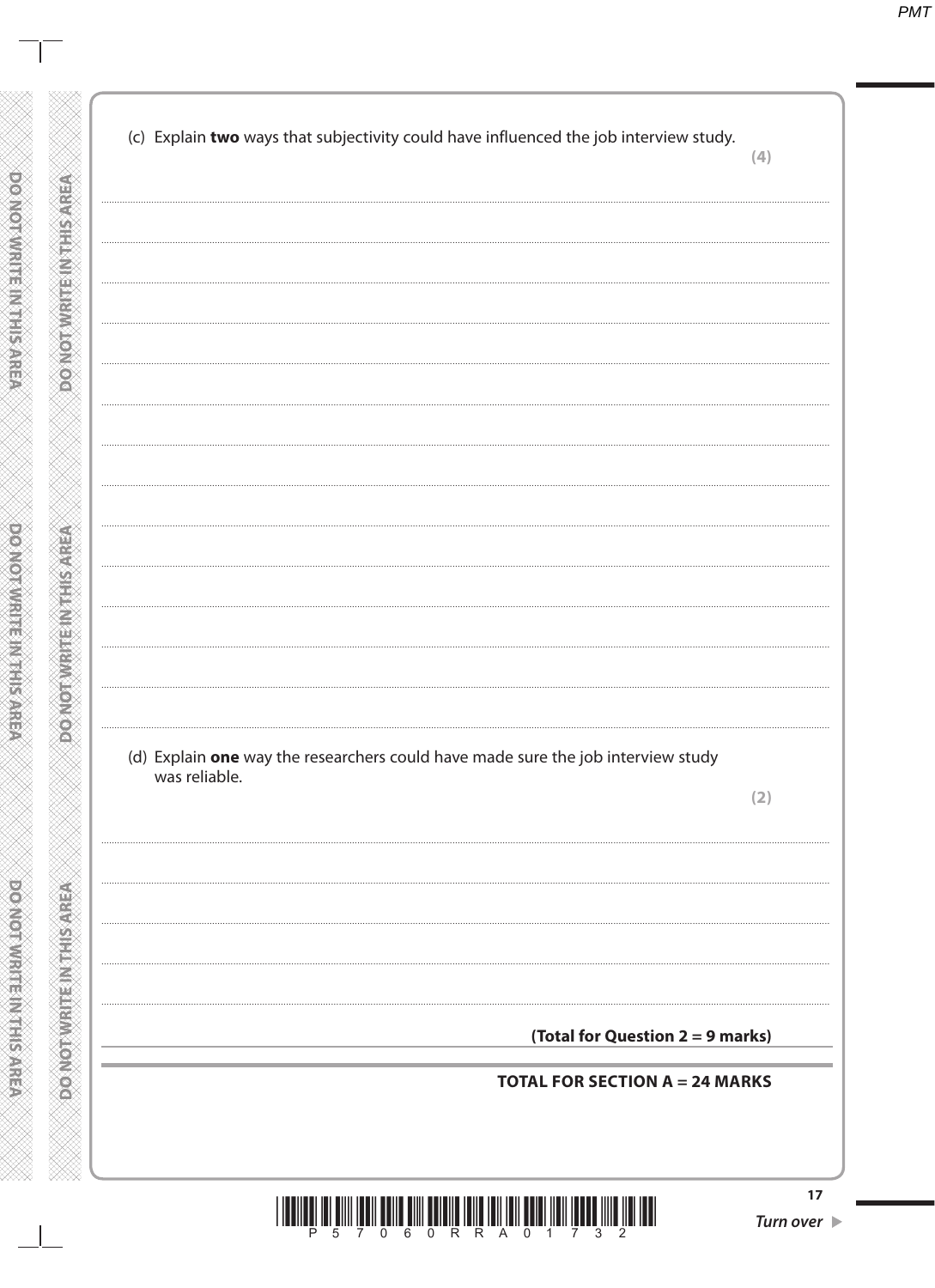### **SECTION B: REVIEW OF STUDIES**

**3** Monkeying around

Researchers wanted to investigate the role of reward in the behaviour of monkeys.

They gave monkeys a task where they had to learn a sequence of three coloured buttons.

The monkeys experienced one of the following conditions:

- Condition 1: For pressing the correct sequence of buttons five times in a row, a food treat was provided
- Condition 2: For pressing the correct sequence of buttons between two and four times in a row (the amount changed each time), a food treat was provided
- Condition 3: A food treat was provided every 60 seconds, provided the correct sequence of buttons was pressed at least once during this time period
- Condition 4: For pressing an incorrect sequence of buttons, a mild electric shock was given.

The number of attempted button presses (in 10 minutes) and the number of correct button sequences (in 10 minutes) were recorded by the researchers.

| <b>Condition</b> | Mean number of<br>attempted button presses<br>(in 10 minutes) | <b>Mean number of correct</b><br>button sequences<br>(in 10 minutes) |
|------------------|---------------------------------------------------------------|----------------------------------------------------------------------|
| Condition 1      | 30                                                            | 22                                                                   |
| Condition 2      | 55                                                            | 40                                                                   |
| Condition 3      | 20                                                            | 15                                                                   |
| Condition 4      |                                                               |                                                                      |

The mean results of the monkeying around study are shown in **Table 5**.

**Table 5**

**DOMOROVICE PRINTING AND LIGHT** 

DONOMIC MINISTERS

powers in the market system

**RESING THE METHODS ON STRUCT** 

**PORTOR THE HISTORY** 

**RESISTED IN THE PROPERTY OF STRON**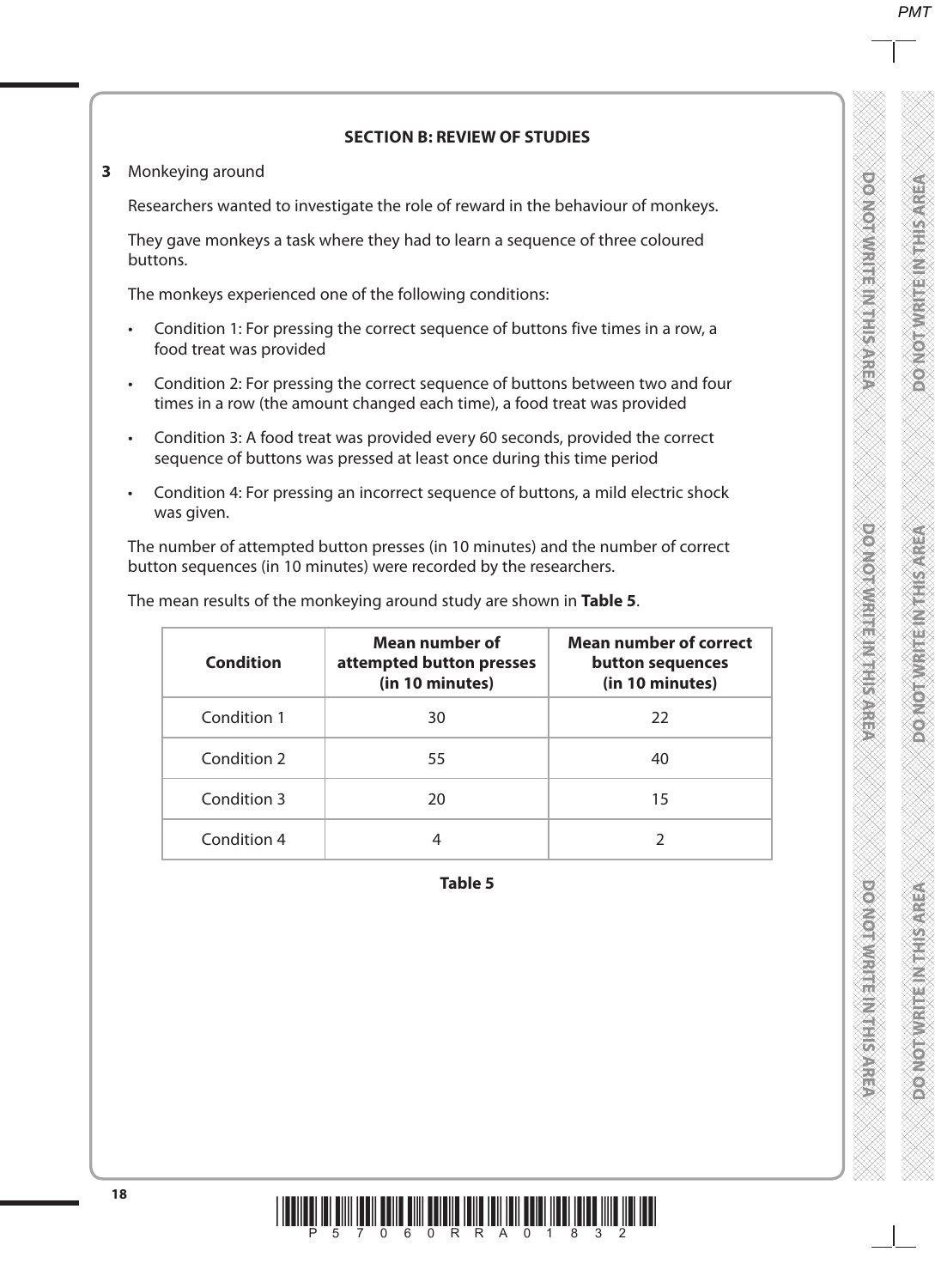| idence, explain how operant conditioning could support the<br>onkeying around study.                             |                  |
|------------------------------------------------------------------------------------------------------------------|------------------|
|                                                                                                                  | (6)              |
|                                                                                                                  |                  |
|                                                                                                                  |                  |
|                                                                                                                  |                  |
|                                                                                                                  |                  |
|                                                                                                                  |                  |
|                                                                                                                  |                  |
|                                                                                                                  |                  |
|                                                                                                                  |                  |
|                                                                                                                  |                  |
|                                                                                                                  |                  |
|                                                                                                                  |                  |
|                                                                                                                  |                  |
|                                                                                                                  |                  |
|                                                                                                                  |                  |
|                                                                                                                  |                  |
|                                                                                                                  |                  |
|                                                                                                                  |                  |
|                                                                                                                  | 19               |
| $\overline{0}$<br>R A<br>$\overline{0}$<br>5<br>6<br>$\overline{0}$<br>$R_{\perp}$<br>9<br>3<br>Ρ<br>7<br>1<br>2 | <b>Turn over</b> |
|                                                                                                                  |                  |

(b) Using research ev

(a) Explain one ethical consideration that the researchers of the monkeying around study would have had to consider when conducting their investigation.

DONOTWRITEINTHSAREA

**DOMORWRITE IN FRISAREA** 

**DOMOTWIRE(MTHISARE)** 

**DOMOTWRITEINTHISMREA** 

**DOMORATE METHODICA** 

**DONOTWRITEINTHSAREM** 

findings of the mo

 $(2)$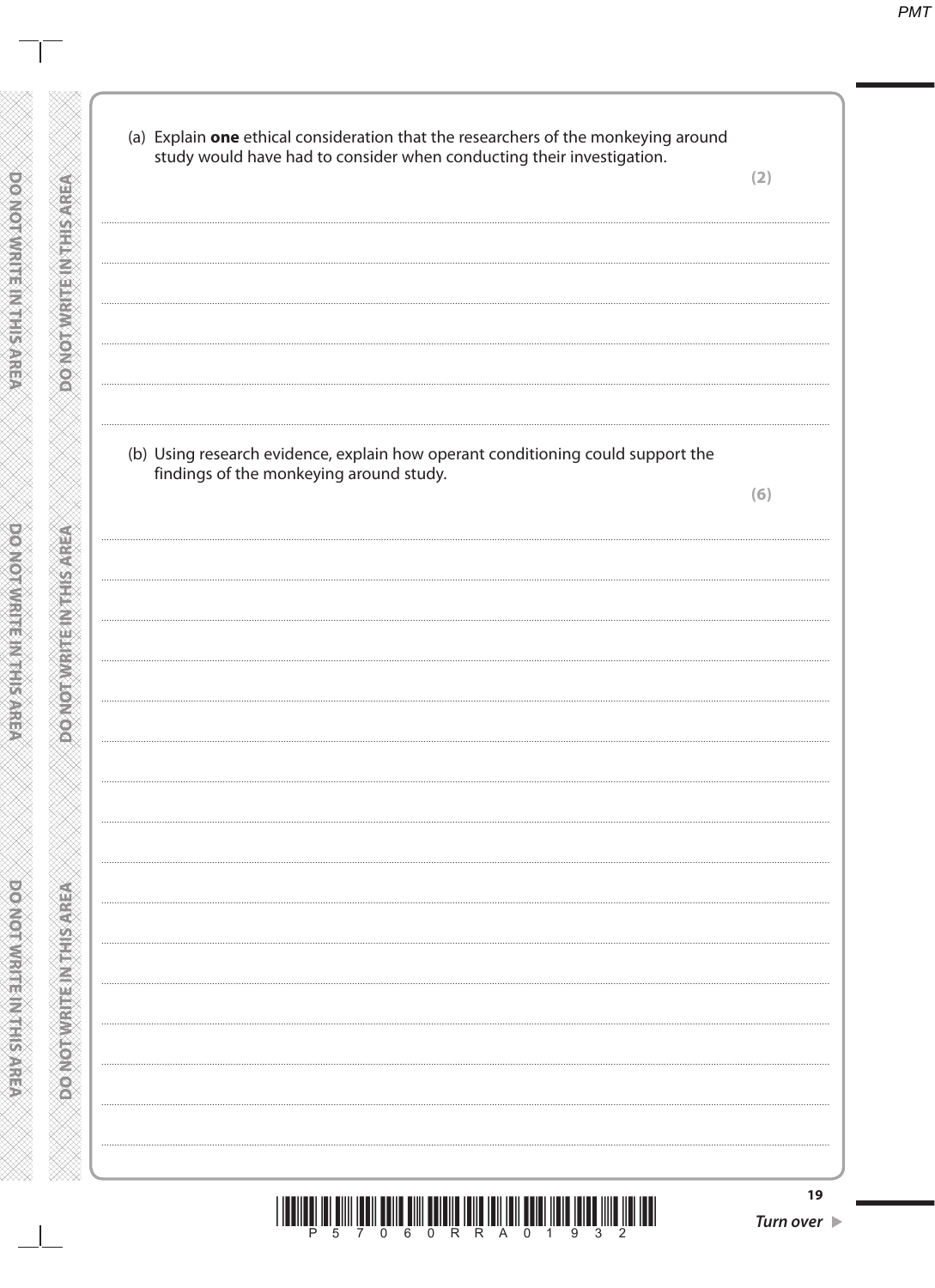| $\breve{}$<br>ś                                                                                                                                                                                                                                                                                                                                                                                                                                                                                                                                                                                                                                                                |                               |        |                                       |                          |
|--------------------------------------------------------------------------------------------------------------------------------------------------------------------------------------------------------------------------------------------------------------------------------------------------------------------------------------------------------------------------------------------------------------------------------------------------------------------------------------------------------------------------------------------------------------------------------------------------------------------------------------------------------------------------------|-------------------------------|--------|---------------------------------------|--------------------------|
| í<br>ć                                                                                                                                                                                                                                                                                                                                                                                                                                                                                                                                                                                                                                                                         |                               |        |                                       |                          |
| $\breve{~}$<br>į                                                                                                                                                                                                                                                                                                                                                                                                                                                                                                                                                                                                                                                               |                               |        |                                       |                          |
| ś                                                                                                                                                                                                                                                                                                                                                                                                                                                                                                                                                                                                                                                                              |                               |        |                                       |                          |
| l                                                                                                                                                                                                                                                                                                                                                                                                                                                                                                                                                                                                                                                                              |                               |        |                                       |                          |
| ć<br>į                                                                                                                                                                                                                                                                                                                                                                                                                                                                                                                                                                                                                                                                         | €                             |        |                                       |                          |
| l                                                                                                                                                                                                                                                                                                                                                                                                                                                                                                                                                                                                                                                                              | Ì<br>Ì,                       | I      |                                       |                          |
| ì<br>$\langle$                                                                                                                                                                                                                                                                                                                                                                                                                                                                                                                                                                                                                                                                 | Œ                             |        |                                       |                          |
| l                                                                                                                                                                                                                                                                                                                                                                                                                                                                                                                                                                                                                                                                              | a                             |        |                                       |                          |
| $\overline{\phantom{a}}$<br>ć<br>ś<br>l                                                                                                                                                                                                                                                                                                                                                                                                                                                                                                                                                                                                                                        |                               |        |                                       |                          |
| l                                                                                                                                                                                                                                                                                                                                                                                                                                                                                                                                                                                                                                                                              | ý<br>F                        |        |                                       |                          |
| ć<br>ś                                                                                                                                                                                                                                                                                                                                                                                                                                                                                                                                                                                                                                                                         | è                             | ś      |                                       | $\overline{\phantom{a}}$ |
| į                                                                                                                                                                                                                                                                                                                                                                                                                                                                                                                                                                                                                                                                              | É<br>$\overline{\phantom{a}}$ | ÷      |                                       |                          |
| ç                                                                                                                                                                                                                                                                                                                                                                                                                                                                                                                                                                                                                                                                              | Ê                             |        |                                       | ć                        |
| ì<br>$\overline{\phantom{a}}$                                                                                                                                                                                                                                                                                                                                                                                                                                                                                                                                                                                                                                                  |                               |        |                                       |                          |
| į                                                                                                                                                                                                                                                                                                                                                                                                                                                                                                                                                                                                                                                                              | ĽÙ                            |        |                                       | ç                        |
| ċ                                                                                                                                                                                                                                                                                                                                                                                                                                                                                                                                                                                                                                                                              |                               |        |                                       |                          |
| ì                                                                                                                                                                                                                                                                                                                                                                                                                                                                                                                                                                                                                                                                              |                               |        |                                       |                          |
| $\overline{a}$                                                                                                                                                                                                                                                                                                                                                                                                                                                                                                                                                                                                                                                                 | Ş                             | ₩      |                                       |                          |
| $\ddot{\phantom{a}}$<br>ć                                                                                                                                                                                                                                                                                                                                                                                                                                                                                                                                                                                                                                                      | H                             | X      |                                       |                          |
| $\ddot{\phantom{a}}$<br>ļ                                                                                                                                                                                                                                                                                                                                                                                                                                                                                                                                                                                                                                                      |                               |        |                                       |                          |
| l                                                                                                                                                                                                                                                                                                                                                                                                                                                                                                                                                                                                                                                                              |                               |        |                                       |                          |
| Ŝ                                                                                                                                                                                                                                                                                                                                                                                                                                                                                                                                                                                                                                                                              |                               |        |                                       |                          |
|                                                                                                                                                                                                                                                                                                                                                                                                                                                                                                                                                                                                                                                                                | Ö<br>Ö                        |        |                                       |                          |
| $\frac{2}{3}$<br>$\frac{1}{2}$                                                                                                                                                                                                                                                                                                                                                                                                                                                                                                                                                                                                                                                 |                               |        |                                       | $\overline{a}$           |
| $\overline{\phantom{a}}$<br>ׇ֦֘֡<br>l<br>$\overline{\phantom{a}}$                                                                                                                                                                                                                                                                                                                                                                                                                                                                                                                                                                                                              |                               |        |                                       |                          |
| ć                                                                                                                                                                                                                                                                                                                                                                                                                                                                                                                                                                                                                                                                              | j                             |        |                                       |                          |
| $\overline{\phantom{a}}$<br>ł                                                                                                                                                                                                                                                                                                                                                                                                                                                                                                                                                                                                                                                  |                               |        |                                       |                          |
| ć                                                                                                                                                                                                                                                                                                                                                                                                                                                                                                                                                                                                                                                                              | I                             |        |                                       |                          |
| ś<br>è                                                                                                                                                                                                                                                                                                                                                                                                                                                                                                                                                                                                                                                                         |                               |        |                                       |                          |
| ć<br>l                                                                                                                                                                                                                                                                                                                                                                                                                                                                                                                                                                                                                                                                         | j                             |        |                                       |                          |
| ċ<br>è                                                                                                                                                                                                                                                                                                                                                                                                                                                                                                                                                                                                                                                                         |                               |        |                                       |                          |
| ć                                                                                                                                                                                                                                                                                                                                                                                                                                                                                                                                                                                                                                                                              |                               |        |                                       |                          |
| ć<br>ł                                                                                                                                                                                                                                                                                                                                                                                                                                                                                                                                                                                                                                                                         |                               |        |                                       |                          |
| ć<br>ć                                                                                                                                                                                                                                                                                                                                                                                                                                                                                                                                                                                                                                                                         |                               |        |                                       |                          |
| ì<br>í                                                                                                                                                                                                                                                                                                                                                                                                                                                                                                                                                                                                                                                                         | j                             |        |                                       |                          |
| ć<br>ś                                                                                                                                                                                                                                                                                                                                                                                                                                                                                                                                                                                                                                                                         | ۲                             |        |                                       |                          |
| l                                                                                                                                                                                                                                                                                                                                                                                                                                                                                                                                                                                                                                                                              | Í                             | 1      | $\begin{array}{c} \hline \end{array}$ |                          |
| $\overline{a}$<br>ċ<br>ś                                                                                                                                                                                                                                                                                                                                                                                                                                                                                                                                                                                                                                                       | Ò                             | ×<br>ý |                                       |                          |
| ć<br>$\overline{a}$                                                                                                                                                                                                                                                                                                                                                                                                                                                                                                                                                                                                                                                            | ă                             | ø      |                                       |                          |
| $\overline{\phantom{a}}$<br>ć<br>ı<br>ì                                                                                                                                                                                                                                                                                                                                                                                                                                                                                                                                                                                                                                        | Ù,                            | w<br>í |                                       |                          |
| $\overline{\phantom{a}}$<br>j,                                                                                                                                                                                                                                                                                                                                                                                                                                                                                                                                                                                                                                                 | a<br>T                        | ŕ<br>à |                                       |                          |
| š<br>L K K                                                                                                                                                                                                                                                                                                                                                                                                                                                                                                                                                                                                                                                                     |                               |        |                                       |                          |
| $\overline{a}$<br>é                                                                                                                                                                                                                                                                                                                                                                                                                                                                                                                                                                                                                                                            | ķ                             | ś      |                                       |                          |
| $\ddot{\phantom{0}}$                                                                                                                                                                                                                                                                                                                                                                                                                                                                                                                                                                                                                                                           | Z<br>X                        |        |                                       |                          |
| $\tilde{\phantom{a}}$                                                                                                                                                                                                                                                                                                                                                                                                                                                                                                                                                                                                                                                          |                               |        |                                       |                          |
| Ş                                                                                                                                                                                                                                                                                                                                                                                                                                                                                                                                                                                                                                                                              | û)<br>Ç                       |        |                                       |                          |
|                                                                                                                                                                                                                                                                                                                                                                                                                                                                                                                                                                                                                                                                                | Ł,<br>é                       |        |                                       |                          |
| l                                                                                                                                                                                                                                                                                                                                                                                                                                                                                                                                                                                                                                                                              | Œ                             |        |                                       |                          |
|                                                                                                                                                                                                                                                                                                                                                                                                                                                                                                                                                                                                                                                                                | 嵳<br>×                        | à      |                                       |                          |
|                                                                                                                                                                                                                                                                                                                                                                                                                                                                                                                                                                                                                                                                                | Ю                             | ļ      |                                       |                          |
| ś                                                                                                                                                                                                                                                                                                                                                                                                                                                                                                                                                                                                                                                                              |                               |        |                                       |                          |
| ć<br>l<br>l                                                                                                                                                                                                                                                                                                                                                                                                                                                                                                                                                                                                                                                                    | $\odot$                       |        |                                       |                          |
| ì<br>ć<br>ç                                                                                                                                                                                                                                                                                                                                                                                                                                                                                                                                                                                                                                                                    |                               |        |                                       |                          |
| ¢<br>Š                                                                                                                                                                                                                                                                                                                                                                                                                                                                                                                                                                                                                                                                         | Ò<br>R                        |        |                                       |                          |
| ĵ<br>í                                                                                                                                                                                                                                                                                                                                                                                                                                                                                                                                                                                                                                                                         | Ã                             |        |                                       | ć                        |
| Ş<br>l                                                                                                                                                                                                                                                                                                                                                                                                                                                                                                                                                                                                                                                                         | l<br>j<br>Í                   |        |                                       |                          |
| $\overline{a}$<br>ì                                                                                                                                                                                                                                                                                                                                                                                                                                                                                                                                                                                                                                                            | $\overline{\phantom{a}}$      |        |                                       | ć                        |
| $\begin{array}{c} \xarrow{\zeta} \xrightarrow{\zeta} \xrightarrow{\zeta} \xrightarrow{\zeta} \xrightarrow{\zeta} \xrightarrow{\zeta} \xrightarrow{\zeta} \xrightarrow{\zeta} \xrightarrow{\zeta} \xrightarrow{\zeta} \xrightarrow{\zeta} \xrightarrow{\zeta} \xrightarrow{\zeta} \xrightarrow{\zeta} \xrightarrow{\zeta} \xrightarrow{\zeta} \xrightarrow{\zeta} \xrightarrow{\zeta} \xrightarrow{\zeta} \xrightarrow{\zeta} \xrightarrow{\zeta} \xrightarrow{\zeta} \xrightarrow{\zeta} \xrightarrow{\zeta} \xrightarrow{\zeta} \xrightarrow{\zeta} \xrightarrow{\zeta} \xrightarrow{\zeta} \xrightarrow{\zeta} \xrightarrow{\zeta} \xrightarrow$<br>$\overline{\phantom{a}}$ | $\overline{\phantom{a}}$<br>j |        |                                       |                          |
| ĵ<br>$\frac{1}{2}$<br>í                                                                                                                                                                                                                                                                                                                                                                                                                                                                                                                                                                                                                                                        | $\ddot{\phantom{0}}$<br>j     |        |                                       | ¢                        |
| i<br>ć<br>ׇ֦֘֝                                                                                                                                                                                                                                                                                                                                                                                                                                                                                                                                                                                                                                                                 | $\overline{\phantom{a}}$<br>l |        |                                       |                          |
| í<br>$\frac{1}{2}$                                                                                                                                                                                                                                                                                                                                                                                                                                                                                                                                                                                                                                                             |                               |        |                                       |                          |
| l<br>ć                                                                                                                                                                                                                                                                                                                                                                                                                                                                                                                                                                                                                                                                         | l<br>ċ                        |        |                                       |                          |
|                                                                                                                                                                                                                                                                                                                                                                                                                                                                                                                                                                                                                                                                                |                               |        |                                       |                          |

|  | (Total for Question 3 = 8 marks) |                           |
|--|----------------------------------|---------------------------|
|  |                                  | <b>CONSTRUCTION</b><br>Ų. |
|  |                                  |                           |
|  |                                  |                           |
|  |                                  |                           |
|  |                                  |                           |
|  |                                  | 煛                         |
|  |                                  |                           |

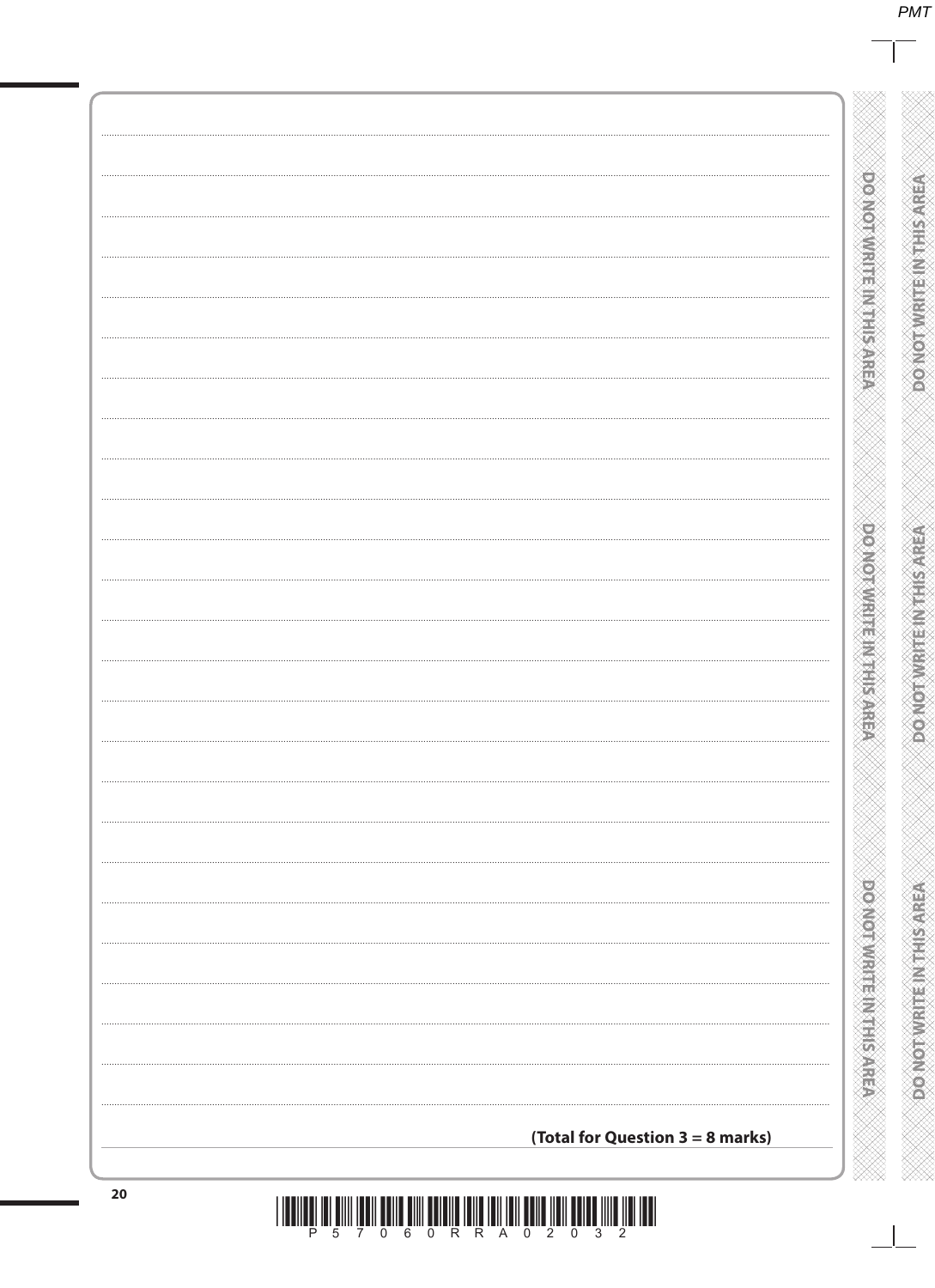| <u>TITELI IN DIE EERSTE KONFEDERATIE IN DIE STELBEN VAN DIE BEVOLGEN EN DIE BEGINNE DIE BEGINNE DIE BEGINNE DIE B</u><br>P<br>5<br>$\mathbf{0}$<br>R<br>R<br>$\overline{A}$<br>$\overline{2}$<br>3<br>$\overline{2}$<br>6<br>$\overline{0}$<br>0<br>7. | 21<br>Turn over $\blacktriangleright$ |
|--------------------------------------------------------------------------------------------------------------------------------------------------------------------------------------------------------------------------------------------------------|---------------------------------------|
|                                                                                                                                                                                                                                                        |                                       |

Evaluate the classic studies by Baddeley (1966b) and Watson and Rayner (1920) in

 $\overline{\mathbf{4}}$ 

DONOTWRITEINTHISAREN

**DOONOTOWRITES MOTER AREA** 

**DONOTWIRE(MTHISAREA** 

**AFRICA HILLE IN ANOTHER ORIGIN** 

**VERWESTER MEETING ON COTTO** 

**VERWSHILM IN EMPLOYMENT** 

terms of reductionism.

PMT

 $(16)$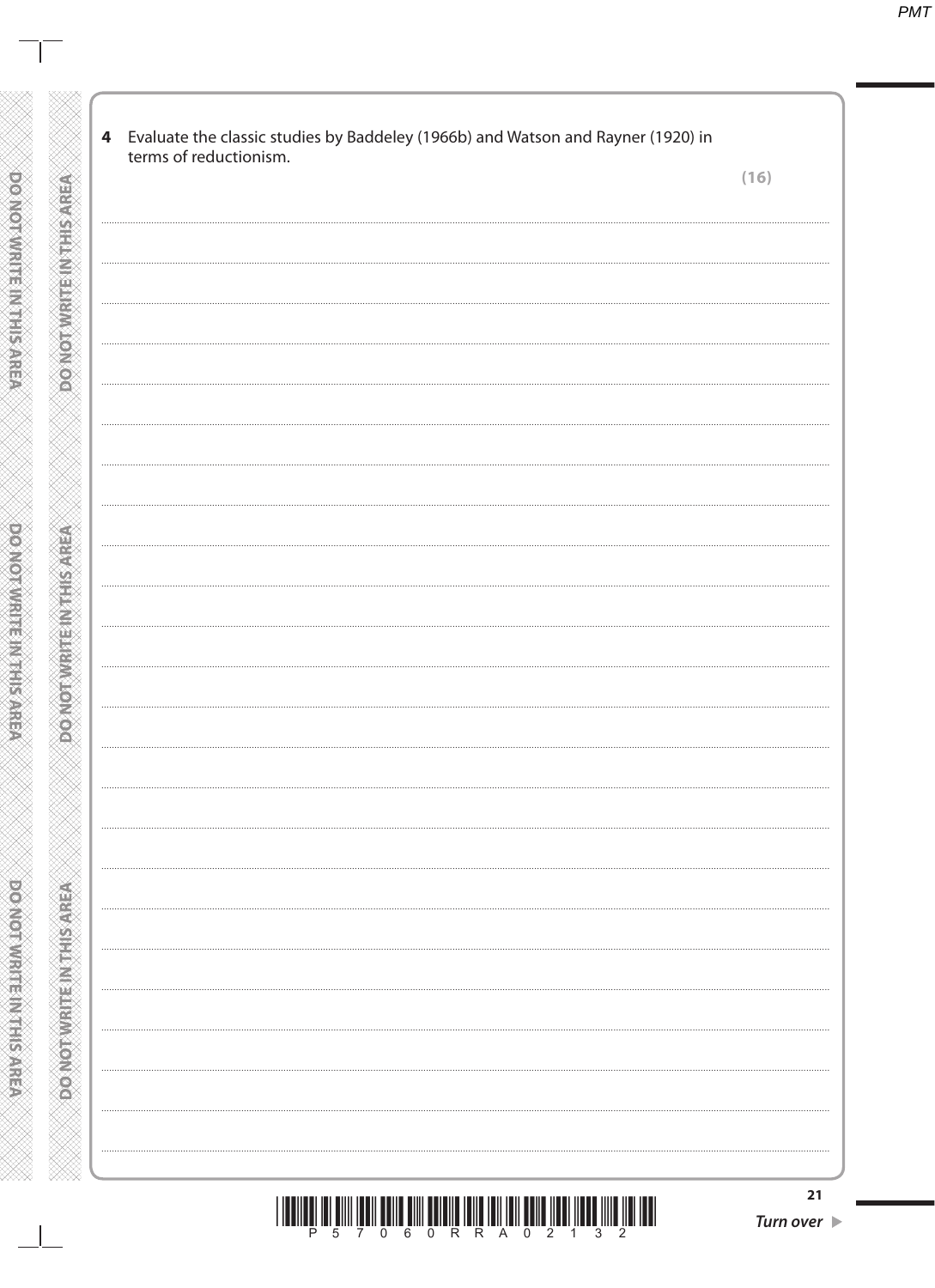| P 5 7 0 6 0 R R A 0 2 2 3 2 |  |  |  |  |  |  |  |
|-----------------------------|--|--|--|--|--|--|--|

| .  |                            |
|----|----------------------------|
|    |                            |
|    |                            |
|    | el<br>S                    |
|    |                            |
|    |                            |
|    |                            |
| .  |                            |
|    | ž                          |
|    |                            |
|    |                            |
|    |                            |
|    |                            |
|    | policity with the property |
|    |                            |
|    |                            |
|    |                            |
| 22 |                            |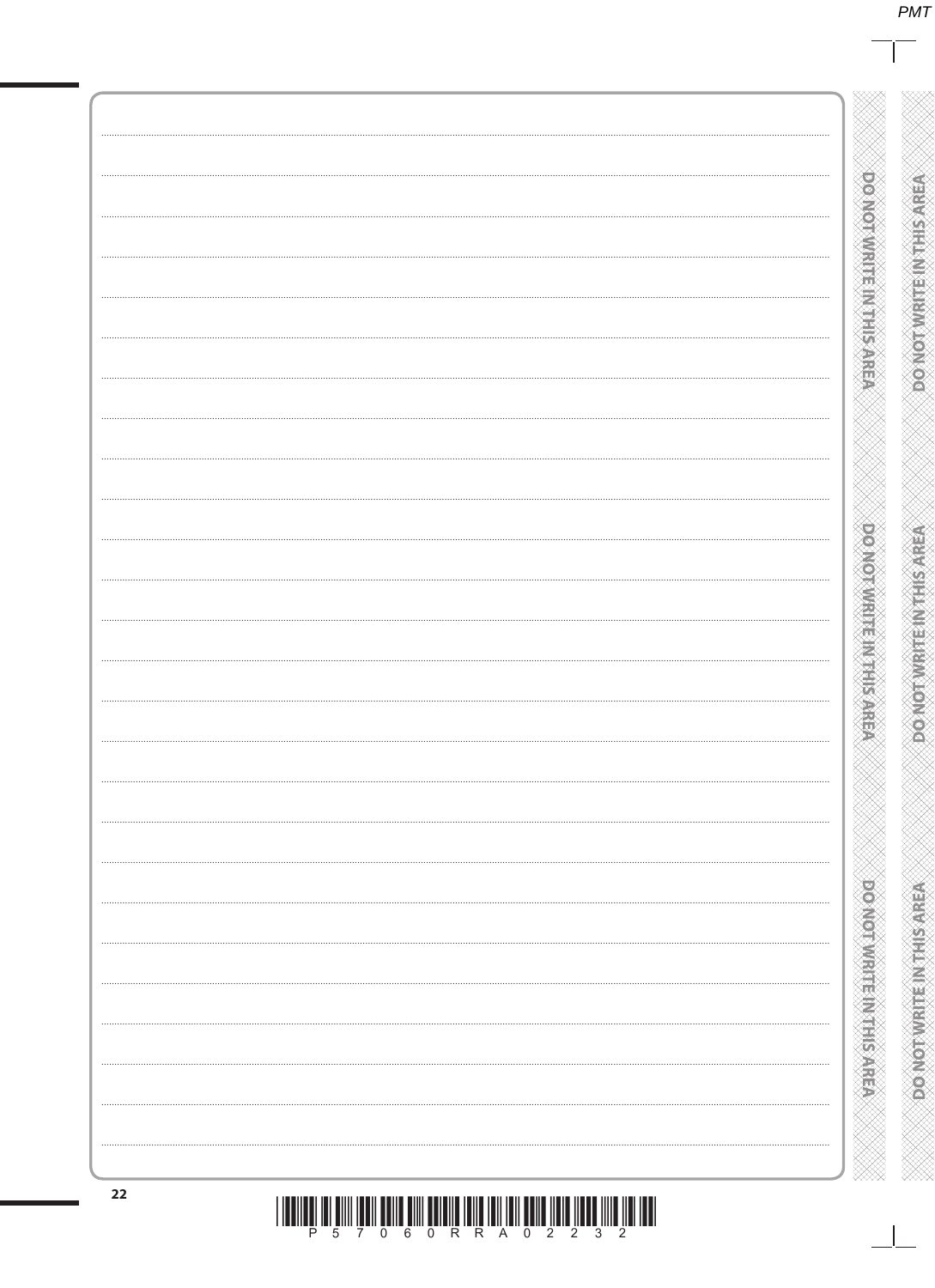|      | Ź<br>M<br>õ |
|------|-------------|
| <br> |             |
|      |             |
|      |             |
|      |             |
|      |             |
|      |             |
|      |             |
|      |             |
|      |             |
|      |             |

 $\sim 1$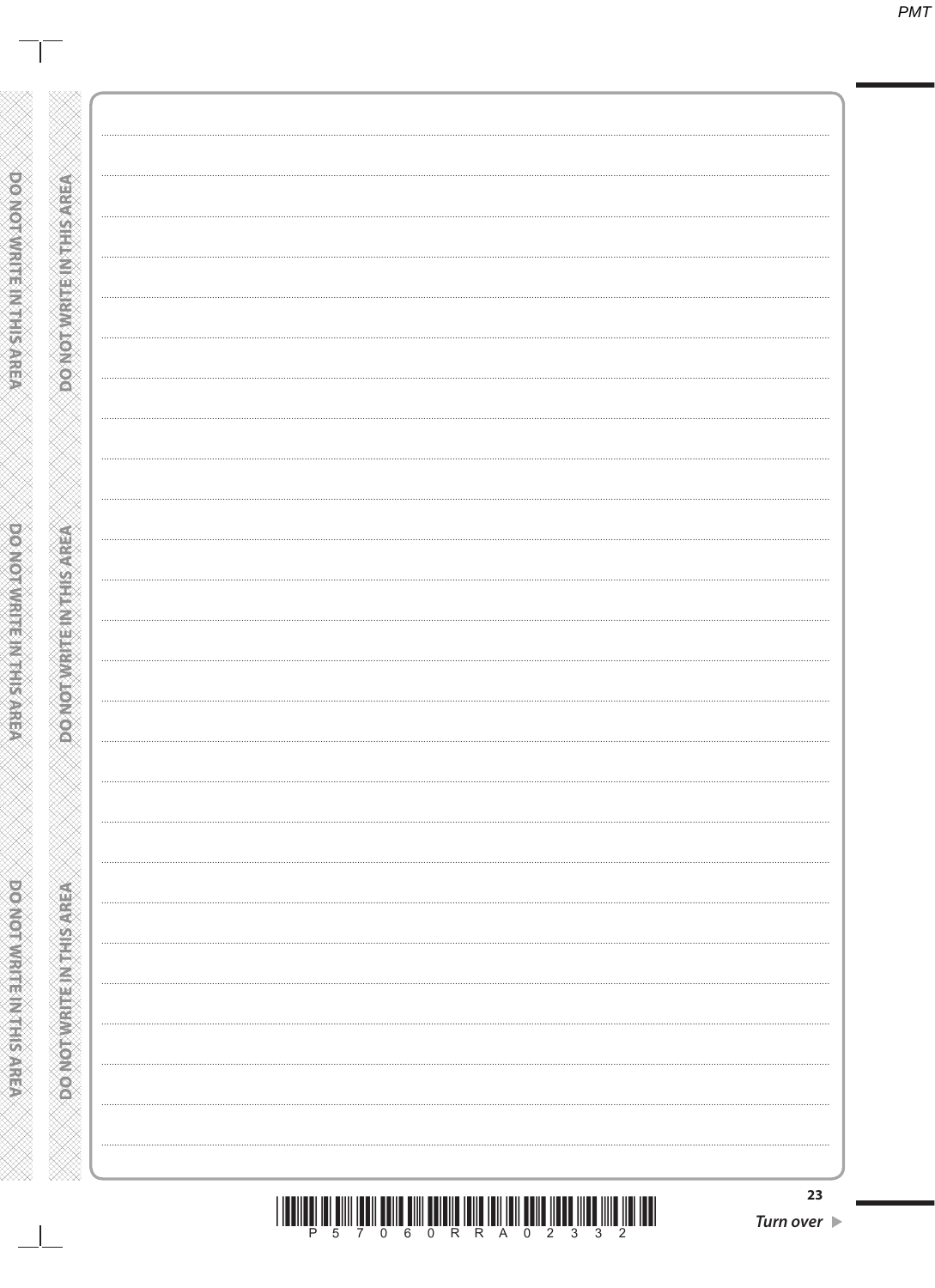| Ô             |                         |
|---------------|-------------------------|
|               |                         |
|               |                         |
|               |                         |
|               |                         |
|               | <u>么</u>                |
|               |                         |
|               |                         |
|               |                         |
|               |                         |
| ò             | 쯉                       |
|               | b<br>R                  |
|               |                         |
|               |                         |
| i<br>V        |                         |
|               |                         |
|               |                         |
|               |                         |
| fi<br>Ç       |                         |
|               | á                       |
|               | Ľ                       |
|               |                         |
|               |                         |
|               |                         |
|               |                         |
|               |                         |
|               |                         |
|               |                         |
|               |                         |
|               |                         |
|               |                         |
|               |                         |
|               |                         |
|               | ۲                       |
|               | m                       |
|               | ò.                      |
|               |                         |
|               |                         |
|               |                         |
|               |                         |
|               |                         |
|               |                         |
| I             |                         |
|               | ņ                       |
|               |                         |
|               |                         |
|               |                         |
|               |                         |
| ţ             |                         |
|               |                         |
|               |                         |
| 1             | $\bullet$               |
| J)            |                         |
|               |                         |
|               |                         |
|               |                         |
|               |                         |
|               |                         |
|               |                         |
|               |                         |
|               |                         |
|               |                         |
|               |                         |
|               |                         |
|               |                         |
|               |                         |
|               |                         |
| Ö             | Š                       |
|               | ÊĤ                      |
|               | Œ                       |
| $\frac{1}{2}$ |                         |
| ť             |                         |
|               | E<br>S                  |
| Ĭ<br>si       |                         |
|               |                         |
|               | ننيته                   |
| E<br>E        |                         |
|               | Ŵ                       |
| 枣<br>×        | $\mathbb{E}% _{t}$<br>ë |
|               | ρč                      |
|               | E                       |
|               |                         |
|               |                         |
|               |                         |
|               |                         |
|               | Õ                       |
|               | ô                       |
|               |                         |
|               |                         |



(Total for Question 4 = 16 marks)

**TOTAL FOR SECTION B = 24 MARKS**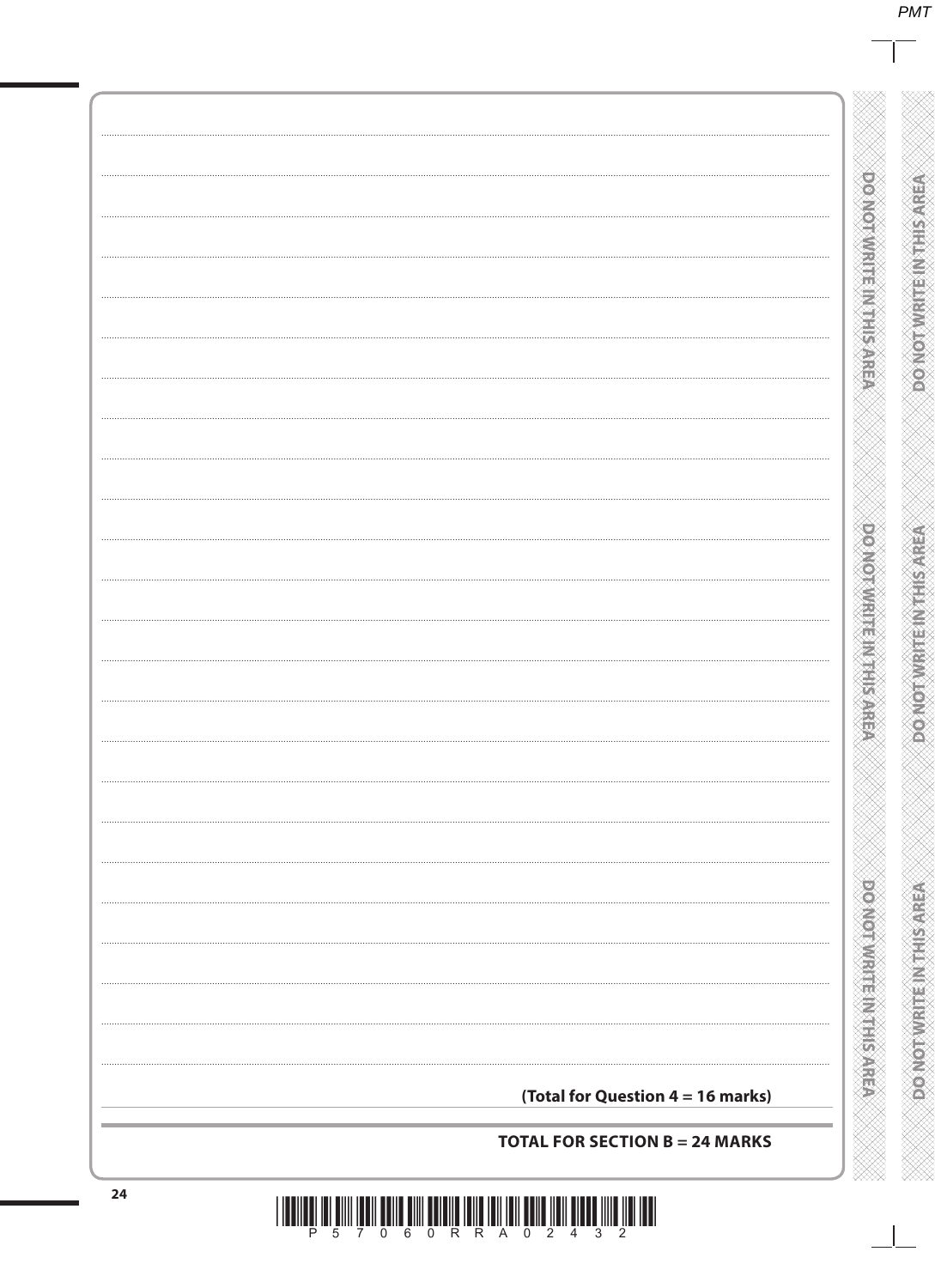## **SECTION C: ISSUES AND DEBATES**

5 Aaondi is a country that has had the same president for 20 years. The president orders the citizens to grow specific vegetables in their gardens, reduce water consumption and minimise their disposal of non-recyclable waste. The president's orders are clearly displayed on billboards and are reinforced on television and radio every day. Aaondians have to pay a fine every time they do not follow the president's orders.

Evaluate how useful agency theory would be in explaining human behaviour such as that of the citizens of Aaondi. You must make reference to the context in your answer.

 $\overline{5}$ 

 $(12)$ 

25

**BOXIOTALISTS** 

**DONOIMENT RIMES** 

**THIS AREA** 

Ž

**DONG** 

**THE SANTA** 

**Marian** 

**DONA**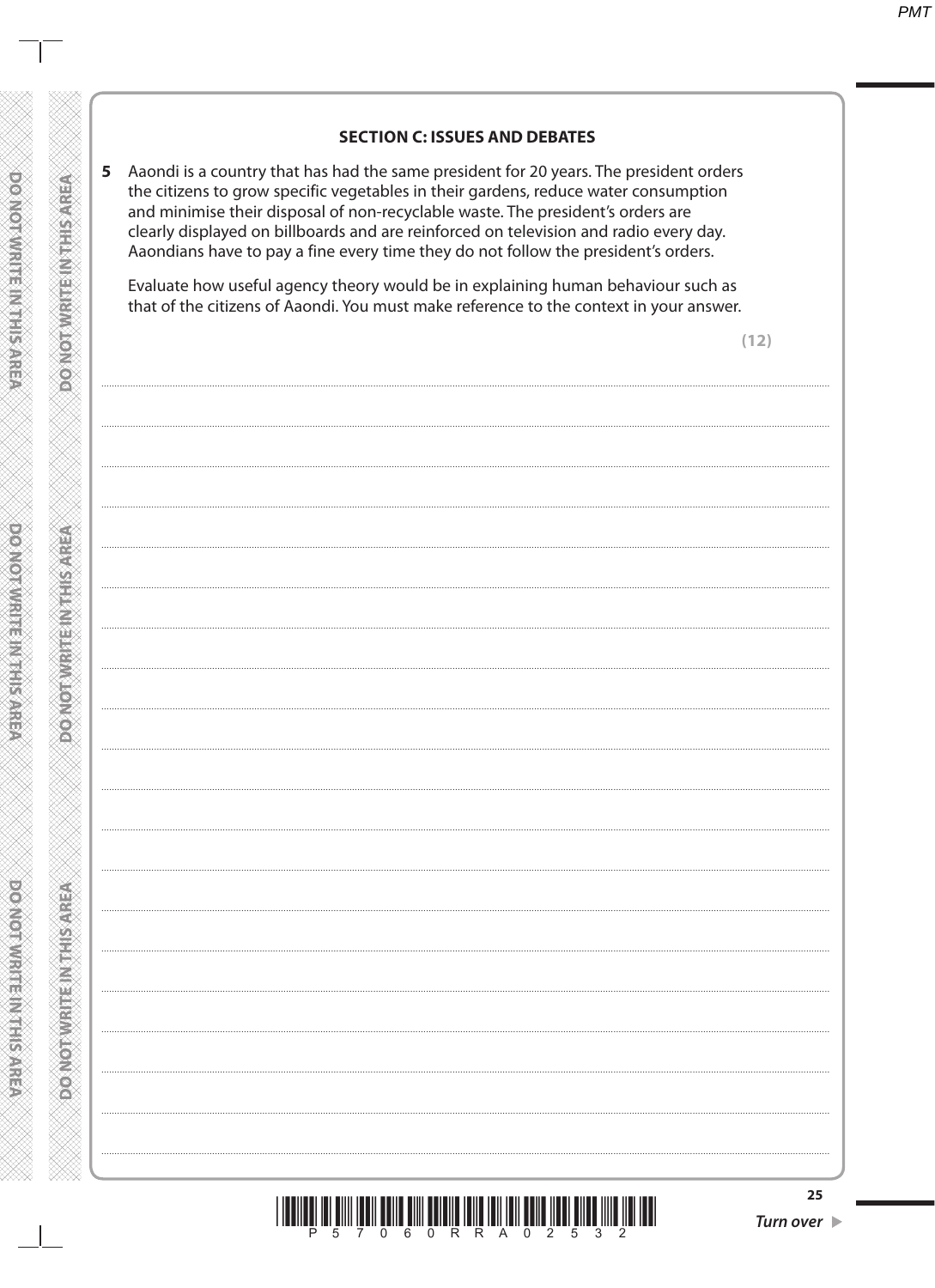|  |  |  |  | TANAH INI ANI HALAMATAN DAN BERASA DAN SERIESA DAN SERIESA DAN SERIESA DAN SERIESA DAN SERIESA DAN SERIESA DA |  |  |  |
|--|--|--|--|---------------------------------------------------------------------------------------------------------------|--|--|--|
|  |  |  |  | P 5 7 0 6 0 R R A 0 2 6 3 2                                                                                   |  |  |  |

| <br>ž<br><br>ó.<br>ze<br>U<br>.<br>ž<br><b>DO NORMALE DE NESTRES</b> | 26 |  |  |  |
|----------------------------------------------------------------------|----|--|--|--|
|                                                                      |    |  |  |  |
|                                                                      |    |  |  |  |
|                                                                      |    |  |  |  |
|                                                                      |    |  |  |  |
|                                                                      |    |  |  |  |
|                                                                      |    |  |  |  |
|                                                                      |    |  |  |  |
|                                                                      |    |  |  |  |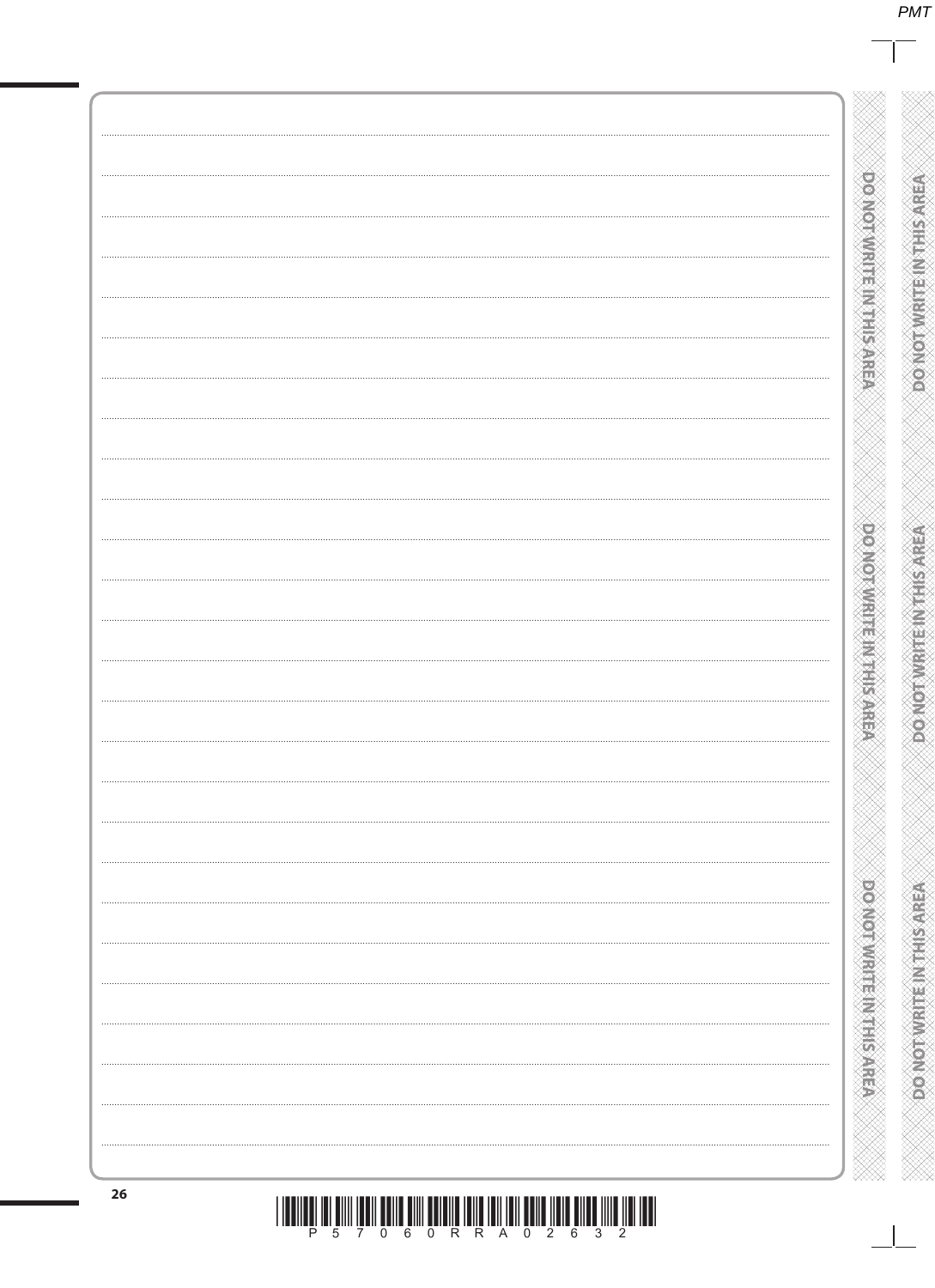| Ø<br>E<br>M |      |
|-------------|------|
| m           | <br> |

 $\Box$ 

 $\perp$ 

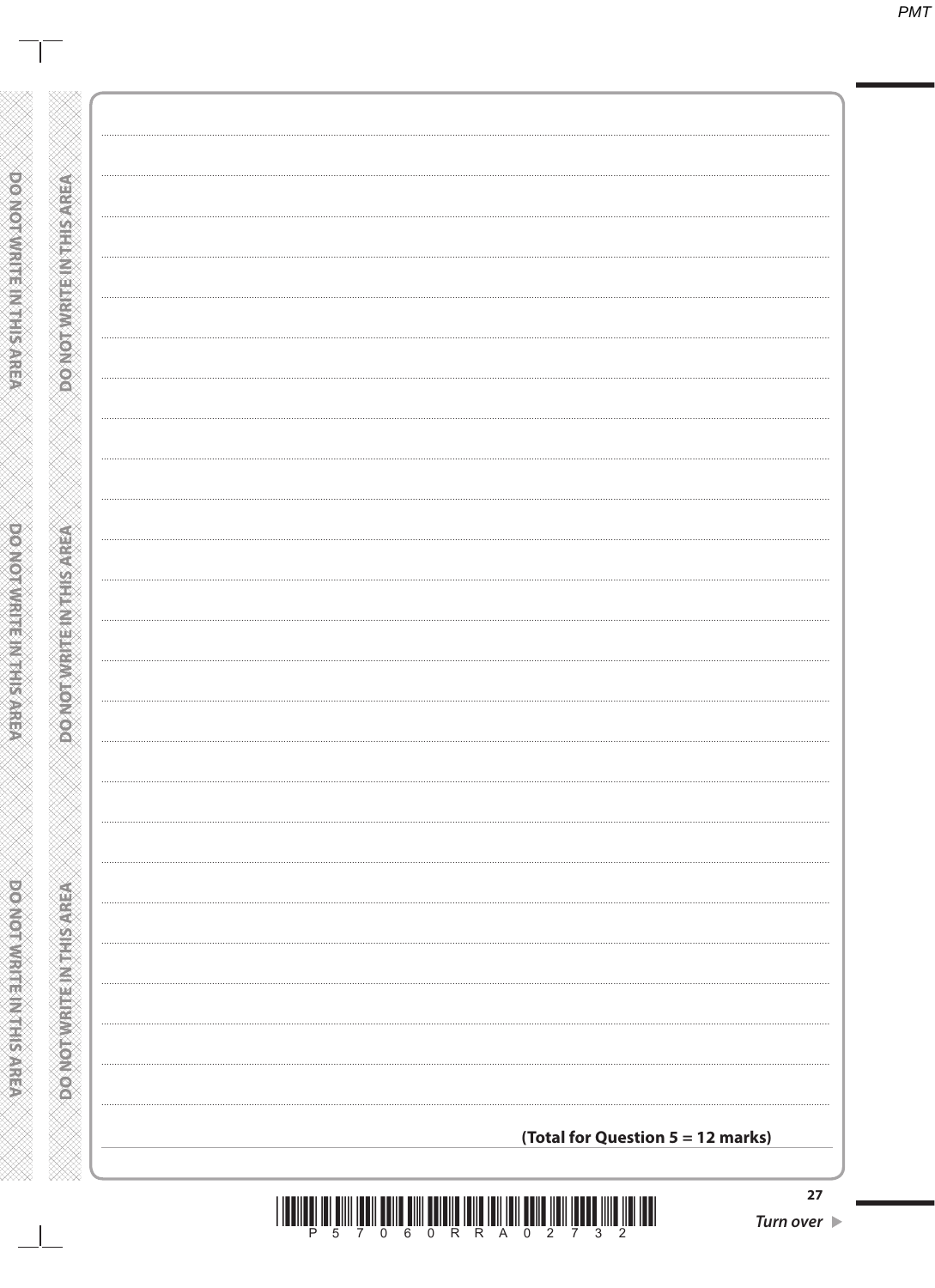|  |  |  |  |                             |  |  | I DOIN DOING AN DEAL AN DEAL D'ANN D'AIRIN A DHA DAN D'AIRIN D'AIRIN AN DAOIR AN DEAL ANN AN DAOIR A |  |
|--|--|--|--|-----------------------------|--|--|------------------------------------------------------------------------------------------------------|--|
|  |  |  |  | P 5 7 0 6 0 R R A 0 2 8 3 2 |  |  |                                                                                                      |  |

 $\overline{\phantom{a}}$ 

| 6 Assess the role of both nature and nurture in psychology. | (20) | 5                                                     |                                |
|-------------------------------------------------------------|------|-------------------------------------------------------|--------------------------------|
|                                                             |      | <b>REFERENCE PRESSURE</b>                             | MERINAIONOC                    |
|                                                             |      | Ş<br>.                                                | <b>Marat</b><br>6              |
|                                                             |      | $\frac{8}{6}$<br>.<br>Not WRITE IN THIS AFE<br>.<br>. | <b>REPAREL PRINTED MARGINS</b> |

**PMT** 

 $\overline{a}$  $\overline{\phantom{a}}$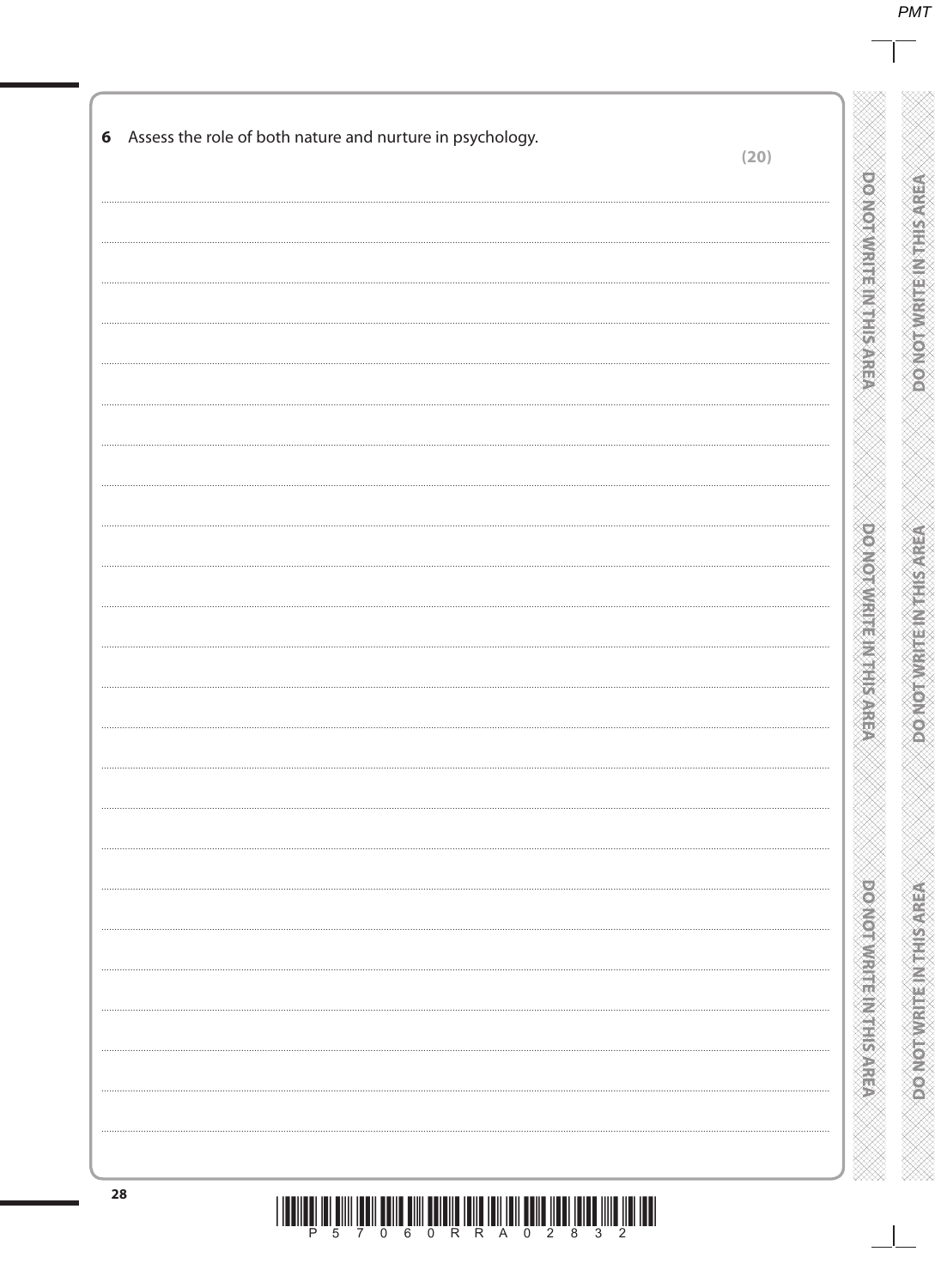| fi<br>aa | Ŵ,<br>Š |
|----------|---------|
| <br><br> |         |
|          |         |
|          |         |
|          |         |
|          |         |
|          |         |
|          |         |
|          |         |
|          |         |

 $\mathbb{R}$ 

 $\Box$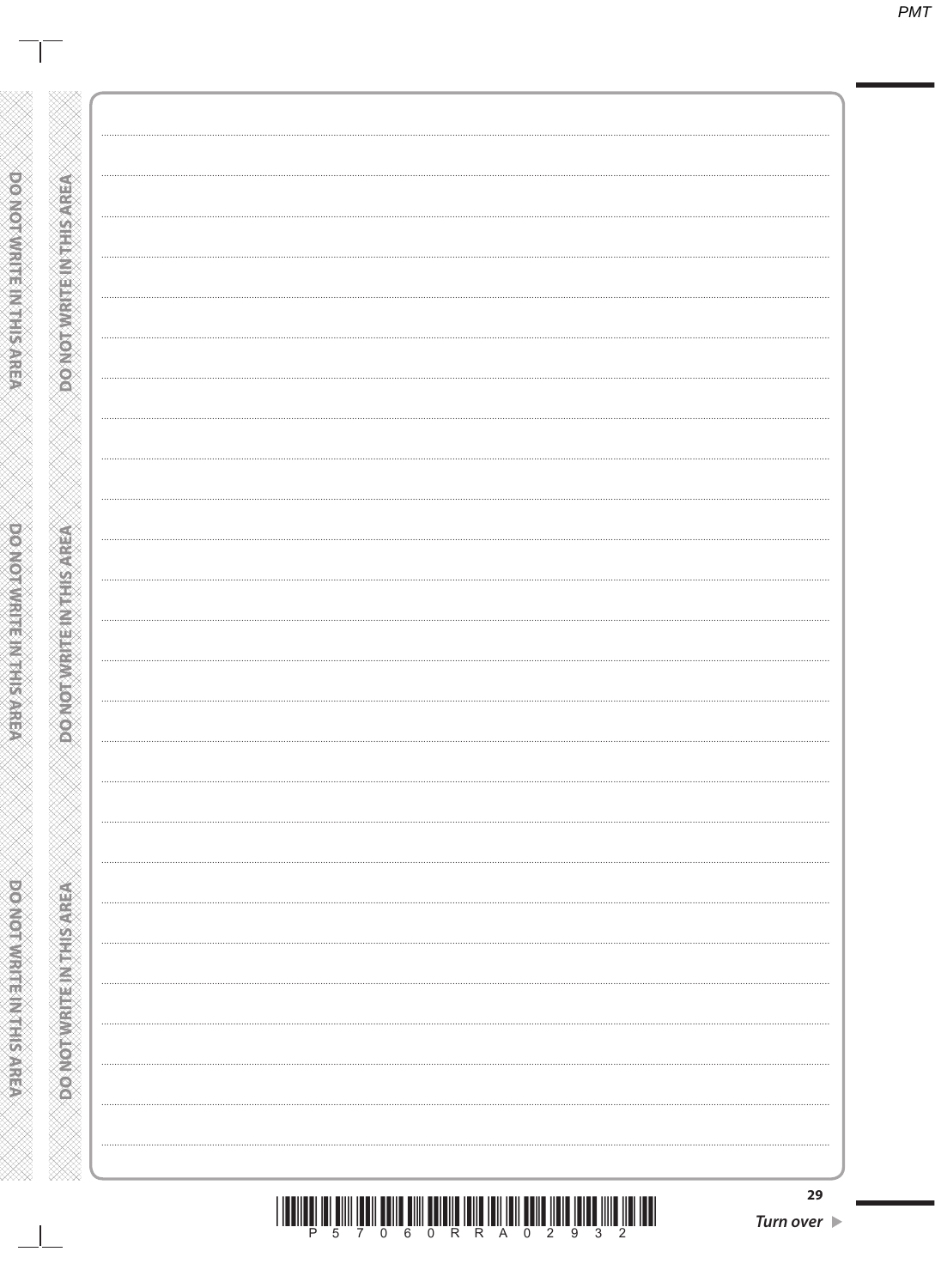|  |  |  |  |  |  | TENER I III BIN IETH BIN BIN BIN BEREIT I HE FEN BEREIT IN BEREIT DER BEREIT |  |  |
|--|--|--|--|--|--|------------------------------------------------------------------------------|--|--|
|  |  |  |  |  |  | P 5 7 0 6 0 R R A 0 3 0 3 2                                                  |  |  |

| 30 | $\blacksquare$ | <u>II III DIIII ILDII DOINE DIIII DOINE IBIQ IBIL IBI DOI DOINE IIII DOINE IIII ILDI III I</u> |  |                                      |
|----|----------------|------------------------------------------------------------------------------------------------|--|--------------------------------------|
|    |                |                                                                                                |  | <b>Die Verlaufen und erhalt eine</b> |
|    |                |                                                                                                |  | 5<br>CENTER<br>History<br>Ż          |
|    |                |                                                                                                |  | <b>MRITE IN ERITS</b><br>            |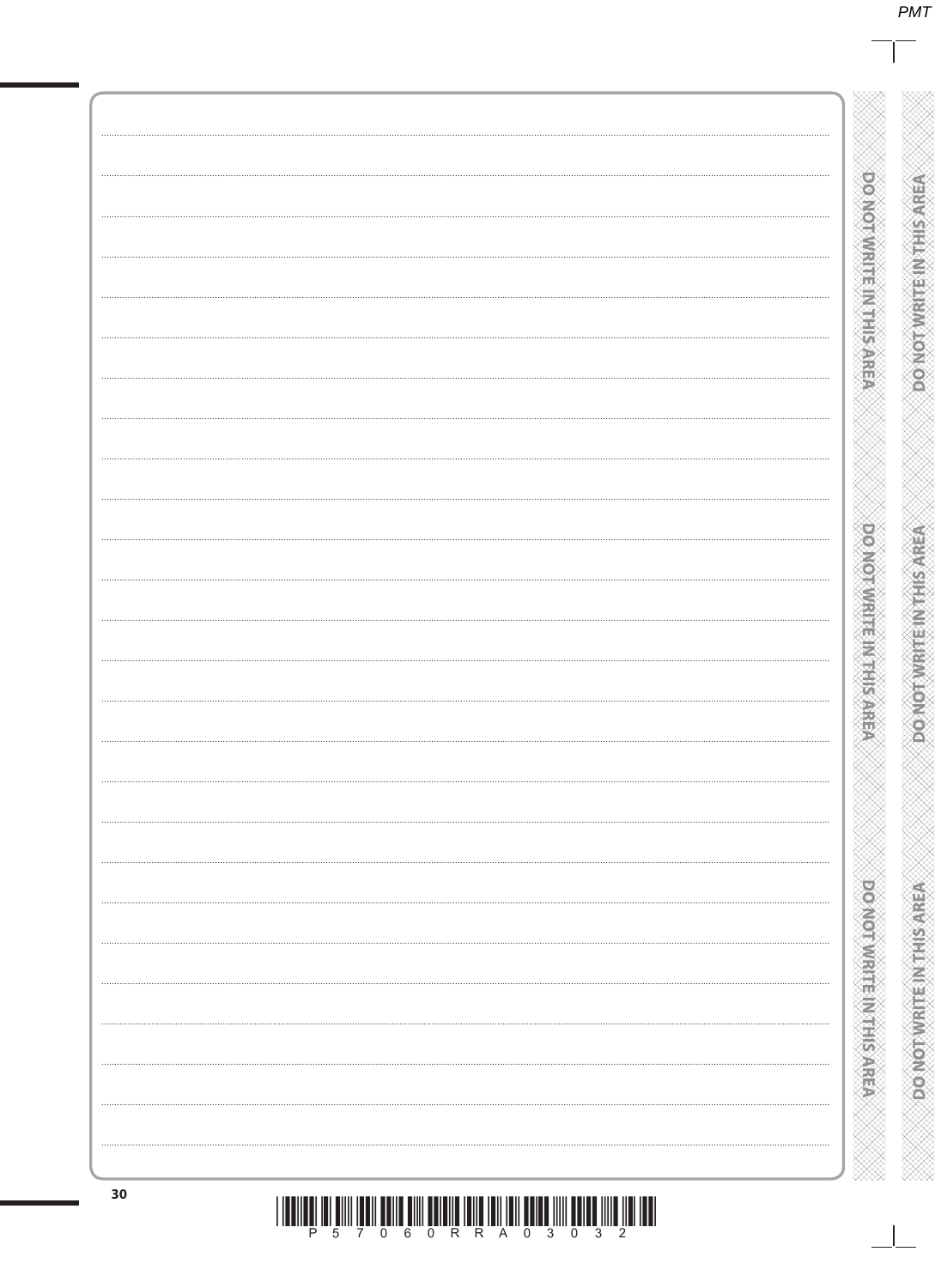| fi<br>aa<br>ď. | HSABA |
|----------------|-------|
| <br><br><br>   |       |
|                |       |
|                |       |
|                |       |
|                |       |
|                |       |
|                |       |
|                |       |
|                |       |